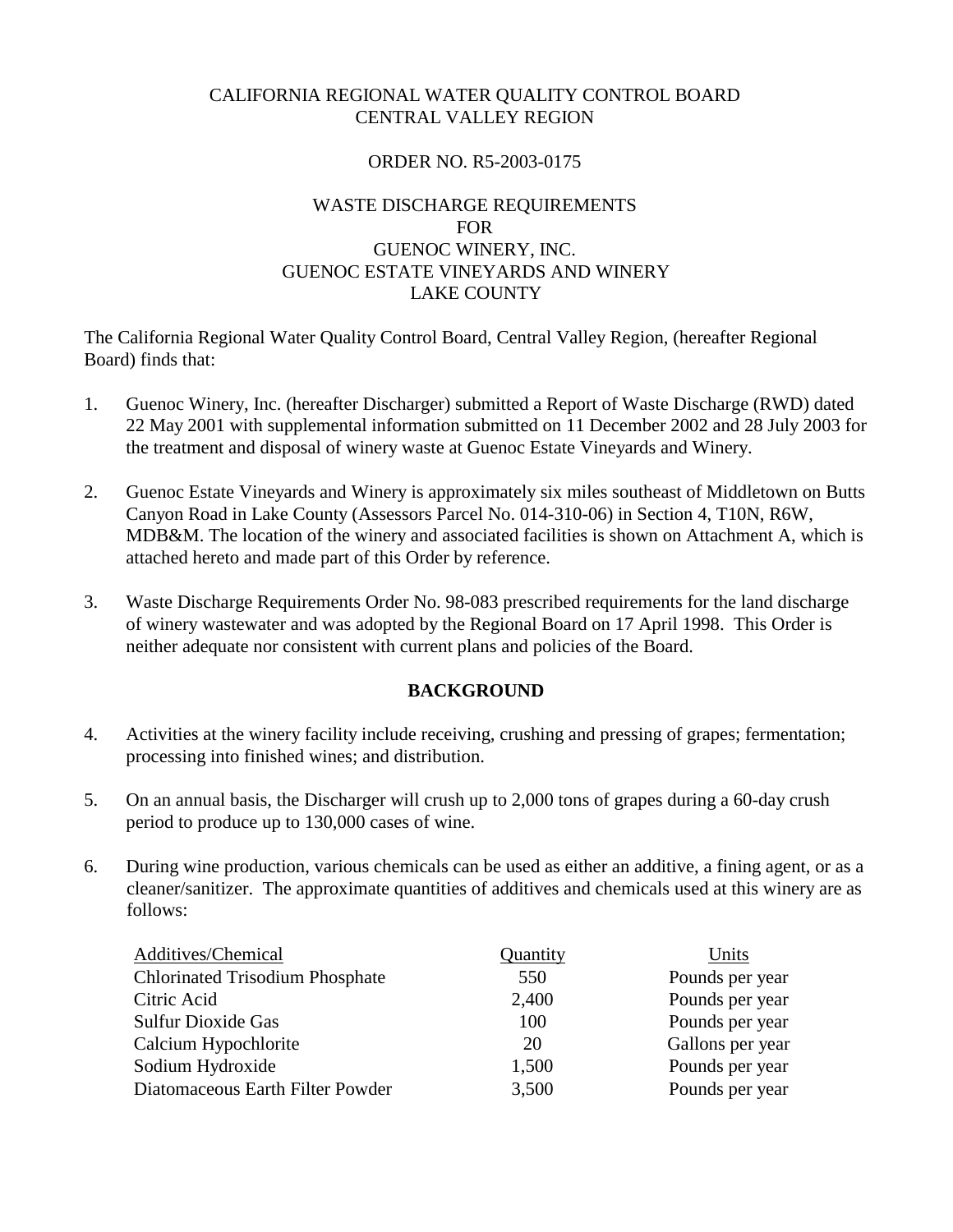7. Prior to February 2003, the Discharger was only required to characterize its wastewater for specific conductivity and pH. The table below contains the ranges of constituents that were detected in the wastewater ponds in the year 2002. Until the summer of 2003, the wastewater ponds contained both winery and domestic waste.

| Constituent                  | Units         | <b>Concentration Range</b> |
|------------------------------|---------------|----------------------------|
| pH                           | pH units      | $5.5 - 9.65$               |
| <b>Specific Conductivity</b> | $\mu$ mhos/cm | $562 - 4.050$              |

8. The Discharger's effluent monitoring program was expanded beginning in February 2003. Wastewater concentrations for selected constituents collected from February through August 2003 are given below. These data does not include the crush period, when concentrations are generally higher. Non-Crush

|                                     |               | <b>INOII-CLUSH</b>         |
|-------------------------------------|---------------|----------------------------|
| Constituent                         | Units         | <b>Concentration Range</b> |
| pH                                  | pH units      | $5.6 - 9.65$               |
| Specific Conductivity               | $\mu$ mhos/cm | $800 - 1,900$              |
| <b>Total Dissolved Solids (TDS)</b> | mg/L          | $470 - 1,500$              |
| Biochemical Oxygen Demand (BOD)     | mg/L          | $41 - 470$                 |
| Chloride                            | mg/L          | $48 - 140$                 |
| Sodium                              | mg/L          | $14 - 160$                 |
| Sulfate as $SO_4$                   | mg/L          | $2.1 - 100$                |
| Nitrate as $NO3$                    | mg/L          | <1.0                       |
| Alkalinity (CaCO <sub>3</sub> )     | mg/L          | $300 - 520$                |
| Total Kjeldahl Nitrogen (TKN)       | mg/L          | $1.3 - 120$                |
|                                     |               |                            |

## **WASTEWATER TREATMENT SYSTEM**

- 9. Wastewater generated from winery processing activities (process/equipment cleaning, washdown operations, and evaporative cooling towers) is collected in a series of floor drains both at the crush pad and inside the winery building. The wastewater then flows by gravity from the winery facility to a series of wastewater ponds. Just prior to entering the ponds, the wastewater passes through a 45-mesh screen and a 1,000 gallon septic tank to screen out and settle solids.
- 10. Prior to 2003, wastewater was stored in a series of five unlined ponds (ponds Nos. 1 through 5) with an overall capacity of 8.03 million gallons. Ponds Nos. 1 and 2 were used for primary settling, after which the wastewater was stored in Ponds Nos. 3 through 5 before application to a 4.5 acre designated disposal area (DDA-1). No aeration systems were used in the ponds. The wastewater ponds and the original DDA are presented in Attachment B, which is attached hereto and made part of this Order by reference.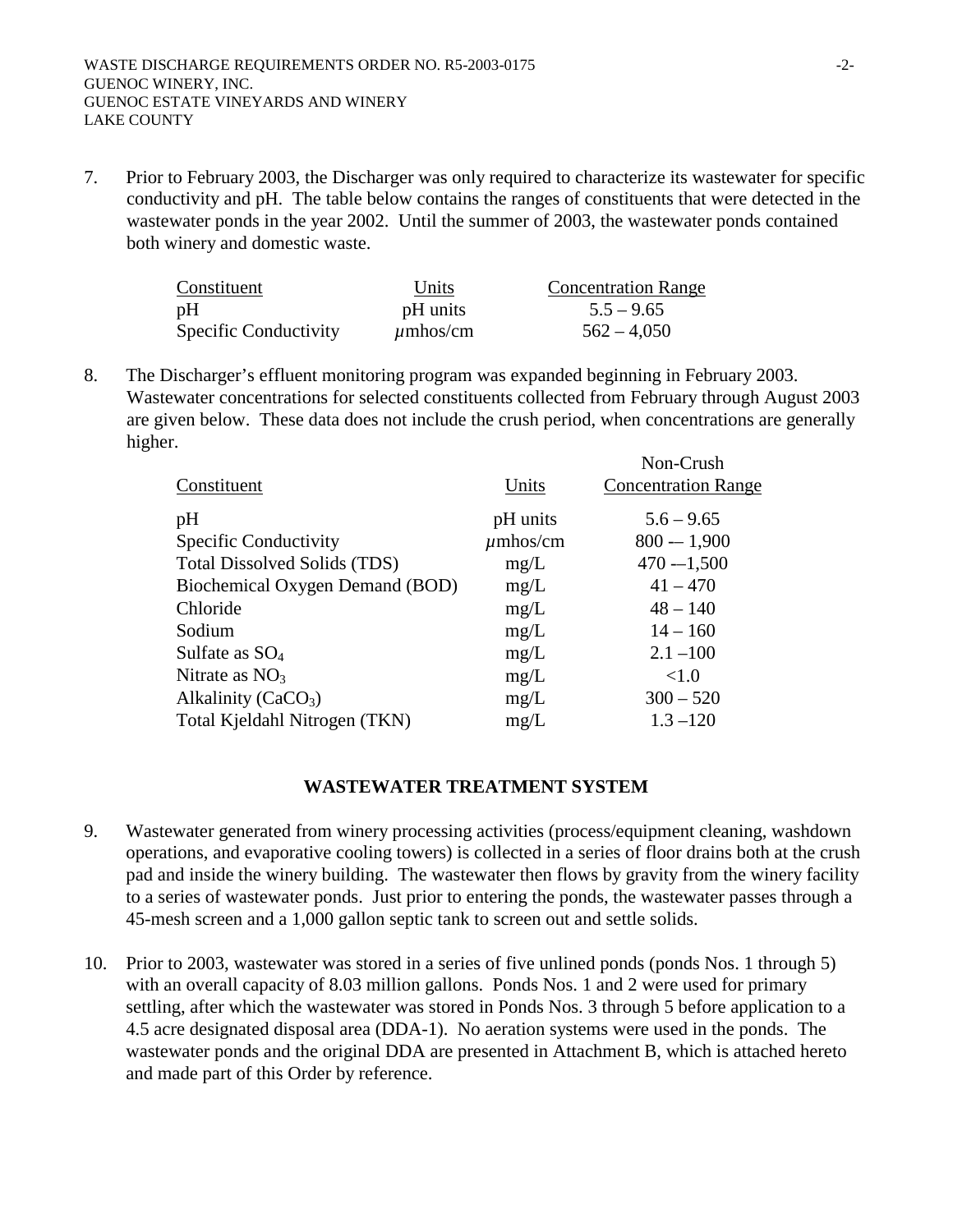- 11. According to the RWD, the depth of groundwater below the bottom of the wastewater ponds varies seasonally. However, groundwater elevations sometimes exceed the base elevation of the ponds.
- 12. To increase pond capacity, the Discharger increased the height of the berm surrounding the ponds and has proposed to combine pond Nos. 2 through 5 by removing the interior berms between the ponds. The wastewater in the ponds will not be treated by aeration or other mechanical means. The Discharger also proposes to install a 60 millimeter high-density polyethylene (HDPE) geomembrane liner in the ponds.
- 13. On 22 May 2001, the Discharger submitted a water-balance for the wastewater treatment, storage, and disposal system. The water balance was based on annual wastewater discharge of 4,000,000 gallons (approximately 11,000 gpd) and 100-year annual return rainfall amounts. The water balance shows that the wastewater ponds have sufficient capacity to accommodate allowable wastewater flow and design seasonal precipitation for a 100-year return period if (a) wastewater is applied to a minimum seven acres of land, and (b) the containment dike surrounding the ponds is raised to a minimum elevation of 1013.5 feet above mean sea level. The Discharger has already raised the pond berm, and proposes to apply wastewater to an additional 54.3 acres of land (DDA-2) and to an additional 2.5 acres within DDA-1.

## **LAND APPLICATION SYSTEM**

- 14. After treatment and storage in the pond system, wastewater will be applied to two designated disposal areas (DDA–1 and DDA-2), as shown on Attachment B. While DDA-1 is currently 4.5 acres in size, it will be expanded to 7 acres. DDA-2 will be 54.3 acres.
- 15. DDA-1 will be irrigated using a series of portable spray irrigation sprinkler units. The RWD indicates that the sprinklers will be periodically moved to different locations within the field to provide an even distribution of wastewater. Tailwater is prevented from leaving this area by berms constructed around the entire field.
- 16. At DDA-2, irrigation will be by the flood method, in which water will flow from the northwest to the southeast portion of the fields using a "check and border" system. The wastewater applied to DDA-2 will first be mixed with irrigation water from Lake Bordeaux, at a proposed ratio of 1:2 (process wastewater to irrigation water). The water from Lake Bordeaux is initially discharged into a concrete distribution box at the northwest corner of the land application area.
- 17. Residual tailwater that collects along the east-southeast boundary of DDA-2 will be controlled from entering Bucksnort Creek using a series of discharge culverts equipped with valves to prohibit discharge during periods of wastewater disposal.
- 18. Application of wastewater to DDA-1 will occur year round, while application of wastewater to DDA-2 will only occur from May through October (the irrigation season). In order to prevent the potential discharge of stormwater mixed with wastewater, this Order prohibits irrigation with wastewater 24 hours before, during, or 24 hours after a rain event, or when soils are saturated.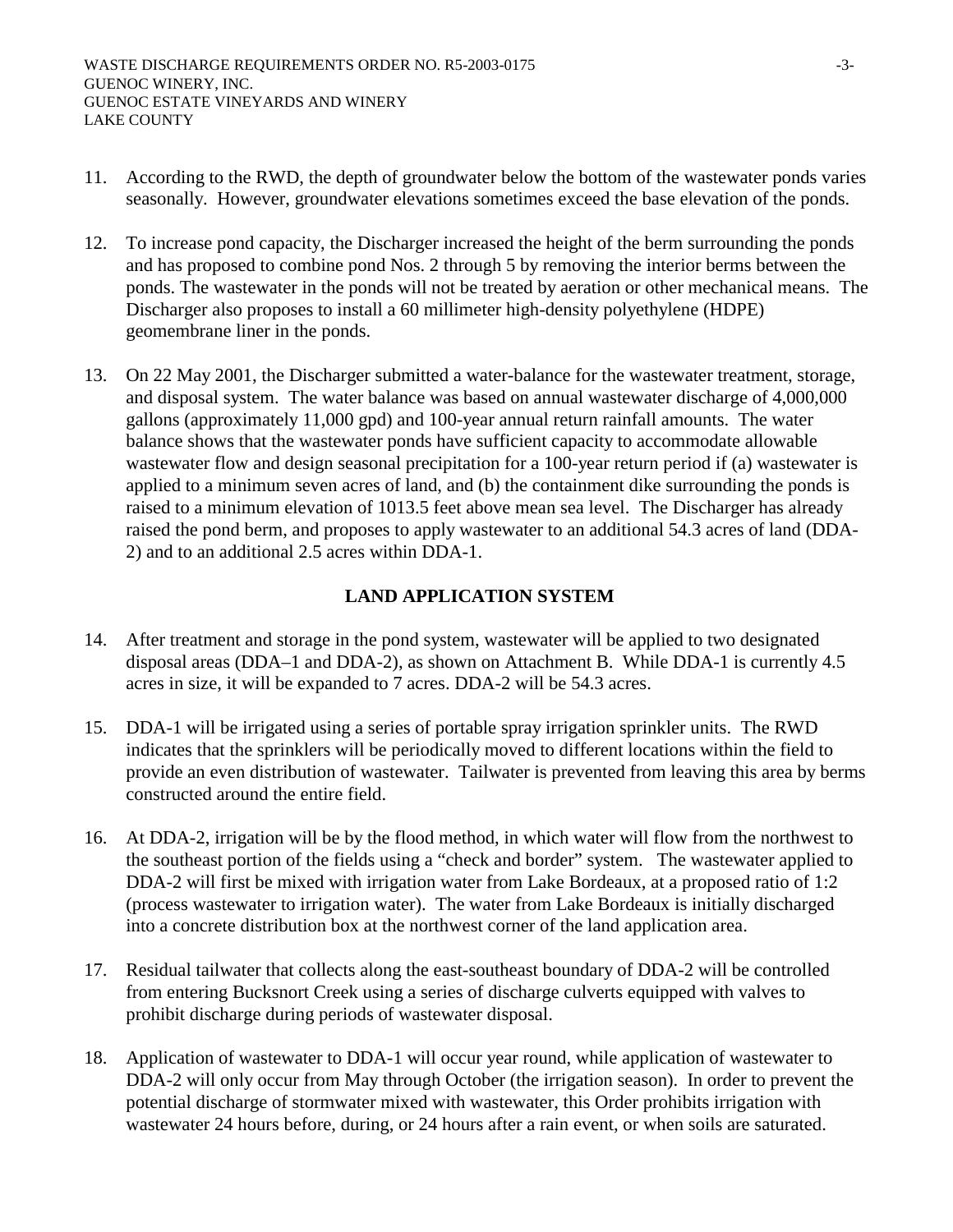- 19. Native grasses grown on the DDAs will be grazed by livestock. The Discharger does not anticipate that mechanical harvesting of the grasses will be necessary.
- 20. The RWD estimates the following average loading rates to DDA-2 for BOD, total nitrogen, and total dissolved solids (TDS). These loading rates were calculated using wastewater influent results collected on 10 July 2003, an irrigation application rate of 0.17 feet per acre, an average daily discharge of 11,000 gpd to the ponds, a 50% dilution of the wastewater, and 2.7 irrigation cycles to dispose of all the wastewater. It is noted that the concentrations utilized below are at the low range of the concentrations measured in the ponds.

| <b>Compound</b>       | Concentration<br>(mg/L) | Loading Rate<br>(lbs/acre/application) | Loading Rate<br>(lbs/acre/year) |
|-----------------------|-------------------------|----------------------------------------|---------------------------------|
| <b>BOD</b>            | 190                     | 43.9                                   | 119                             |
| <b>Total Nitrogen</b> | 1.3                     | 0.3                                    |                                 |
| <b>TDS</b>            | 640                     | 147.9                                  | 399                             |

21. The above calculations show that there will be less nitrogen in the wastewater than the grass crop on DDA-2 will consume. This is based on a nitrogen demand of 200 lbs/acre/year for native grasses, as contrasted to the expected nitrogen load of at least 1 lb/acre/year in the wastewater. Although grazing livestock will add additional nitrogen to the system, groundwater should not be degraded by nitrogen.

### **SOLID WASTE**

22. Solid/semi-solid wastes such as pomace (skins, seeds, pulp, stems, etc. resulting from the grape crush), and wine settlement and filter cake media (bentonite and diatomaceous earth) are also generated by the processing operations. Such solid/semi-solid wastes are segregated from the process wastewater stream in the facility or using a 45-mesh screen. The pomace is temporarily stockpiled and composted within the boundaries DDA-1. The pomace is then used as a fertilizer/soil amendment in the vineyards and other cultivated areas on the property.

## **GROUNDWATER CONDITIONS**

- 23. The Discharger abandoned three existing 2-inch groundwater monitoring wells in October 2002 and installed four replacement wells to monitor groundwater conditions around the wastewater storage ponds. The original wells were abandoned and replaced due to a lack of available information regarding their construction details.
- 24. Hydrologic data collected from the new wells show that groundwater is encountered at a depth of approximately two to 10 feet below ground surface (bgs) and flows northeasterly at a gradient of 0.7 ft/ft. Locations of the monitoring wells are shown in Attachment C, which is attached hereto and made part of this Order by reference.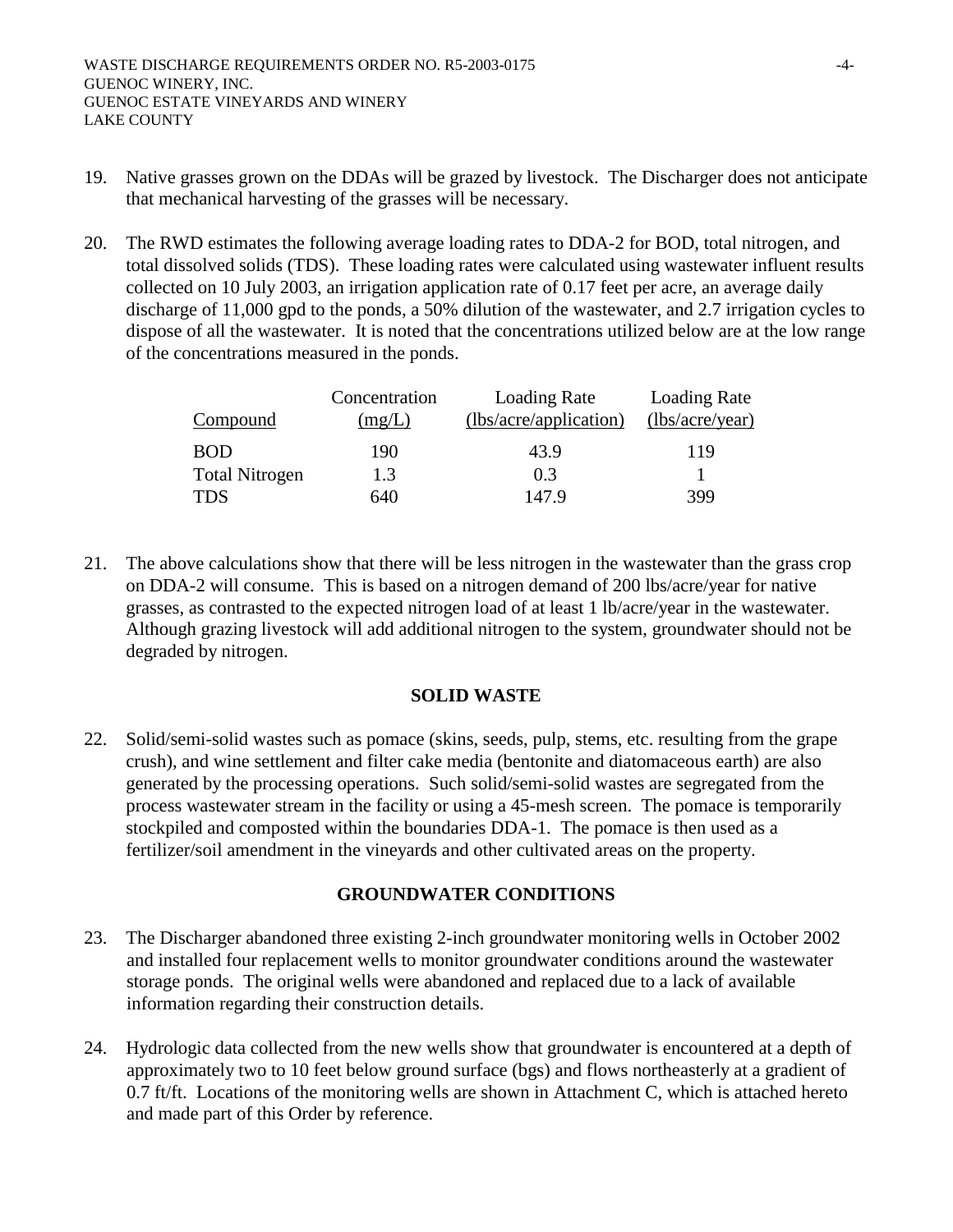25. In November 2002, February 2003, June 2003, and September 2003 groundwater samples were collected from the new monitoring wells and analyzed for a number of constituents. Selected results are averaged in the table below. It is noted that MW-4 is assumed to be the upgradient well based on gradient direction; however, due to mounding effects, it may not be outside the influence of the wastewater ponds and MW-1 may better reflect background quality.

|                   |               | $MW-1$       | $MW-2$       | $MW-3$       | $MW-4^1$   |
|-------------------|---------------|--------------|--------------|--------------|------------|
| Constituents      | Units         | sidegradient | downgradient | downgradient | upgradient |
| pH                | pH units      | 8.2          | 7.4          | 8.0          | 7.0        |
| Specific          | $\mu$ mhos/cm | 397          | 1,706        | 1,081        | 881        |
| Conductivity      |               |              |              |              |            |
| <b>TDS</b>        | mg/L          | 200          | 1,128        | 670          | 583        |
| Chloride          | mg/L          | 13.6         | 145          | 58           | 14         |
| Sodium            | mg/L          | 15.5         | 52           | 43           | 8.2        |
| Sulfate as $SO_4$ | mg/L          | 10.8         | 32           | 105          | 54         |
| Nitrate as N      | mg/L          | 0.3          | 0.6          | 1.2          | < 0.2      |
| <b>TKN</b>        | mg/L          | 1.3          | 1.4          | <1.0         | 2.2        |

<sup>1</sup>No samples were collected from MW-4 during the  $4<sup>th</sup>$  Quarter 2002 since the well was dry.

 $\overline{\phantom{a}}$  , where  $\overline{\phantom{a}}$  , where  $\overline{\phantom{a}}$  ,  $\overline{\phantom{a}}$  ,  $\overline{\phantom{a}}$  ,  $\overline{\phantom{a}}$  ,  $\overline{\phantom{a}}$  ,  $\overline{\phantom{a}}$  ,  $\overline{\phantom{a}}$  ,  $\overline{\phantom{a}}$  ,  $\overline{\phantom{a}}$  ,  $\overline{\phantom{a}}$  ,  $\overline{\phantom{a}}$  ,  $\overline{\phantom{a}}$  ,  $\overline{\phantom{a}}$  ,

- 26. The above groundwater results for specific conductivity, TDS, chloride, sodium, and nitrate in downgradient wells MW-2 and MW-3 are significantly higher than those results reported in the upgradient monitoring well.
- 27. The winery is served by a water supply well approximately 1,000 feet southwest of the ponds. The well is screened from 325 to 365 feet bgs and is constructed with a 50-foot sanitary seal. The supply water is treated using an ozone injection system and multimedia filtration. A groundwater sample was collected from the water supply well (after ozonation) on July 2003 and analyzed for a number of constituents. Selected results are presented in the table below.

| Constituents          | Units         | Water Supply Well |
|-----------------------|---------------|-------------------|
| pH                    | pH units      | 7.7               |
| Specific Conductivity | $\mu$ mhos/cm | 680               |
| <b>TDS</b>            | mg/L          | 410               |
| Chloride              | mg/L          | 7.7               |
| Sodium                | mg/L          | 33                |
| Sulfate as $SO_4$     | mg/L          | 80                |
| Nitrate as Nitrogen   | mg/L          | 0.34              |
| <b>TKN</b>            | mg/L          | 2.7               |
|                       |               |                   |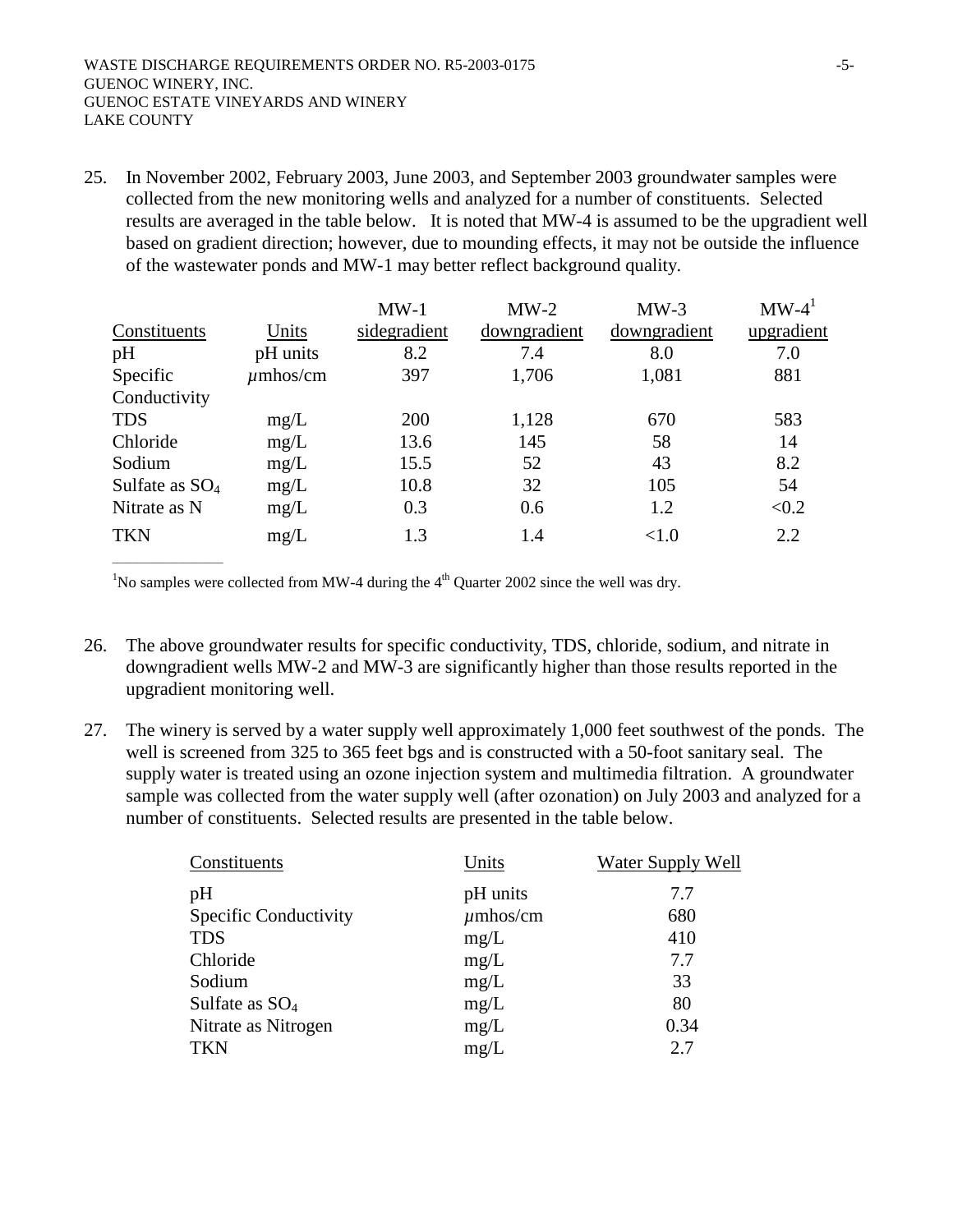### **SITE SPECIFIC CONDITIONS**

- 28. Lithologic data collected during the installation of monitoring wells indicates that the subsurface geology consists of silty clay and clay ranging in depth from approximately 5 to 10 feet bgs, which is underlain by weathered bedrock.
- 29. Six test pits (TP-1 through TP-6), excavated to depths ranging from 4.5 to 6 feet bgs in DDA-1, were used to evaluate the soil profile within the land application area. The soils encountered in the test pits consisted of low to medium plasticity silty sandy clay and clayey silt to 6-feet bgs. The upper 8 to 12-inches of the soil profile is characterized by a heavy root and organic zone.
- 30. The 100-year annual precipitation at Middletown, adjusted to Guenoc Ranch, is 61.45 inches with the highest rainfall (13.27 inches) occurring in January.
- 31. Evapotranspiration rates for the area range from 0.8 to 8.2 inches per month, with the highest rate occurring in July.
- 32. The facility is within the Upper Putah Creek Hydrologic Area (No. 512.30), as depicted on interagency hydrologic maps prepared by the Department of Water Resources in August 1986.
- 33. As of the summer of 2003, sanitary/domestic wastewater from the winery kitchen, winery restroom facilities, and a private residence is collected and disposed of separately from the process winery wastewater in an on-site sewage disposal system. This system is regulated by Lake County Environmental Health Department.
- 34. A two acre pond west of the winery is used exclusively for fire suppression purposes and is not part of the winery wastewater collection system.

### **SPECIAL CONSIDERATIONS FOR FOOD PROCESSING WASTE**

- 35. Excessive application of high-strength food processing wastewater to land application areas can create objectionable odors and degradation of the underlying groundwater by overloading the shallow soil profile and causing waste constituents (organic carbon, nitrate, other salts, and metals) to percolate below the effective treatment zone. Additionally, reducing conditions caused by the excessive application of degradable organic matter can mobilize iron and manganese from the soil to groundwater. However, because the Discharger has the ability to apply the wastewater to approximately 60 acres of land, objectionable odors and degradation of the groundwater underlying the DDAs should not be a concern, if the discharge is properly managed.
- 36. According to *Pollution Abatement in the Fruit and Vegetable Industry*, published by the United States Environmental Protection Agency (US EPA Publication No. 625/3-77-0007), in applying food-processing wastewater to land for biological treatment, the loading of BOD<sub>5</sub> should not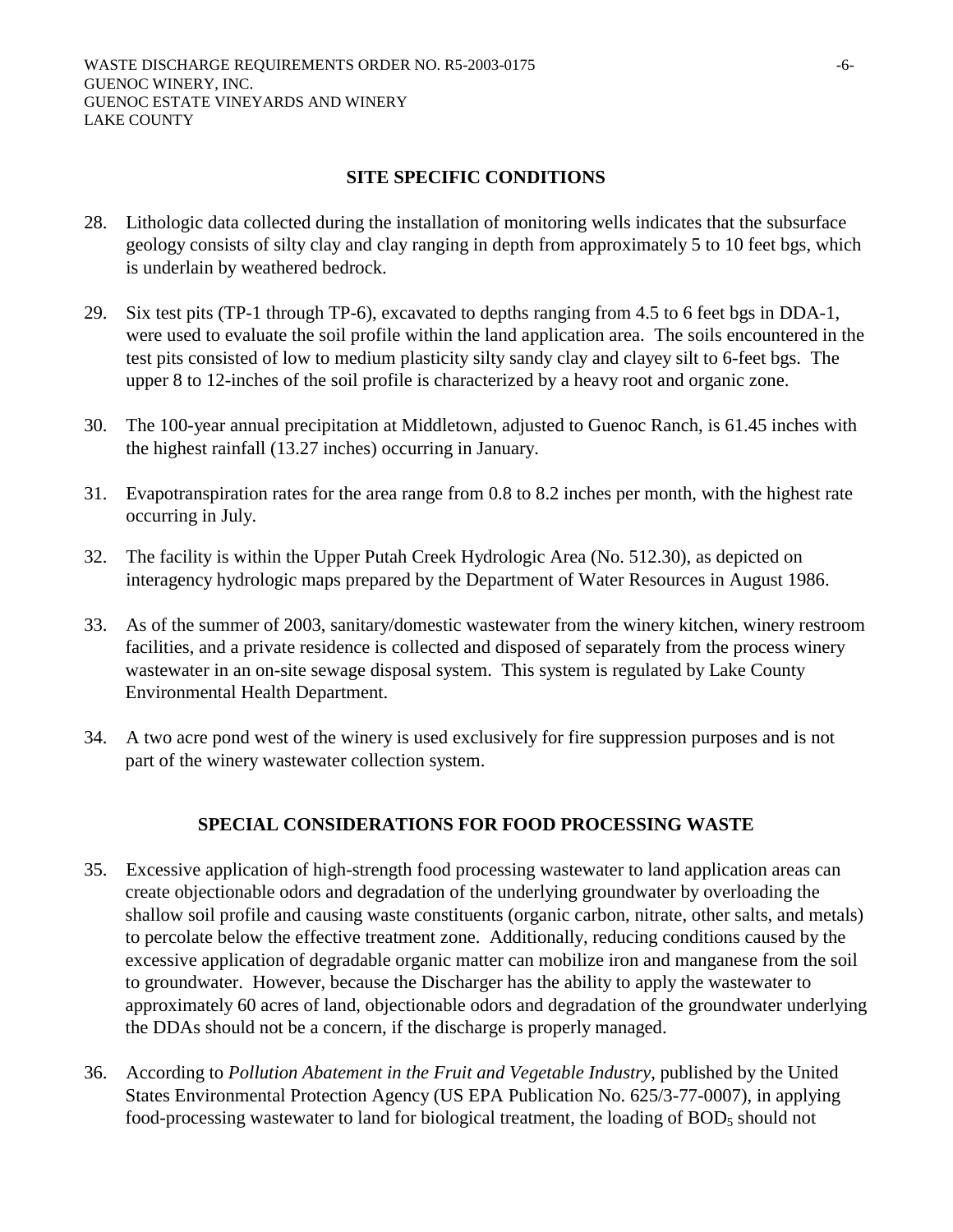exceed 100 lbs/acre/day (as a cycle average) to prevent nuisance odors. The Discharger proposes a loading that is well below this guidance value.

37. Acidic soil conditions can be detrimental to land treatment system function, and may also cause groundwater degradation. However, the wastewater characterization presented in the RWD indicates that the discharge should not create acidic soil conditions.

### **BASIN PLAN, BENEFICIAL USES, AND REGULATORY CONSIDERATIONS**

- 38. The *Water Quality Control Plan for the Sacramento River and San Joaquin River Basins, Fourth Edition*, (hereafter Basin Plan) designates beneficial uses, establishes water quality objectives, contains implementation plans and policies for protecting waters of the basin, and incorporates by reference plans and policies adopted by the State Water Resources Control Board. Pursuant to §13263(a) of the California Water Code (CWC), waste discharge requirements must implement the Basin Plan.
- 39. Surface water drainage is to Bucksnort Creek, which is a tributary to Putah Creek, which is tributary to Lake Berryessa.
- 40. The beneficial uses of Lake Berryessa are municipal and domestic supply; agricultural supply; power generation; water contact recreation; noncontact water recreation; warm freshwater habitat; cold freshwater habitat; migration of warm and cold freshwater aquatic organisms; spawning, reproduction and/or early development of warm freshwater aquatic organisms; and wildlife habitat.
- 41. The beneficial uses of underlying groundwater are municipal and domestic water supply, agricultural supply, industrial service supply, and industrial process supply.
- 42. The Basin Plan's numeric and narrative water quality objectives represent the maximum threshold quality that is necessary to protect each beneficial use, and the most stringent threshold quality governs. Appropriate groundwater limitations based on a Basin Plan narrative water quality objective in any particular situation must be translated as prescribed in the Basin Plan using appropriate references and guidelines by authorities that have conducted research and evaluated the risks of various waste constituents to a beneficial use. For example, the drinking water maximum contaminant levels (MCLs) for specific conductivity (900 umhos/cm recommended) and TDS (500 mg/L recommended) are the numeric water quality objective for municipal or domestic supply. The MCL for nitrate as nitrogen is 10 mg/L and is the appropriate numeric water quality objective for protection of municipal or domestic supply. The translated numeric groundwater limitation for protection of agricultural beneficial use from a Basin Plan narrative objective for chemical constituents derives from *Water Quality for Agriculture, Irrigation and Drainage Paper No. 29, Rev. 1,* published by the Food and Agriculture Organization of the United Nations in 1985. For sensitive crop use, the specific conductivity cannot exceed 700 umhos/cm and the TDS cannot exceed 450 mg/L. Chloride, derived in a similar manner, would result in a groundwater limitation of 106 mg/L. Background water quality, assuming that MW-4 represents true background, appears to average a specific conductivity of 881 umhos/cm, TDS of 583 mg/L, chloride of 14 mg/L, and total nitrogen of 2.4 mg/L. These values are based on three quarters of monitoring, which is not enough data to provide a true statistical analysis. Therefore, the Discharger has requested that background concentrations be based on maximum detected values (electrical conductivity of 970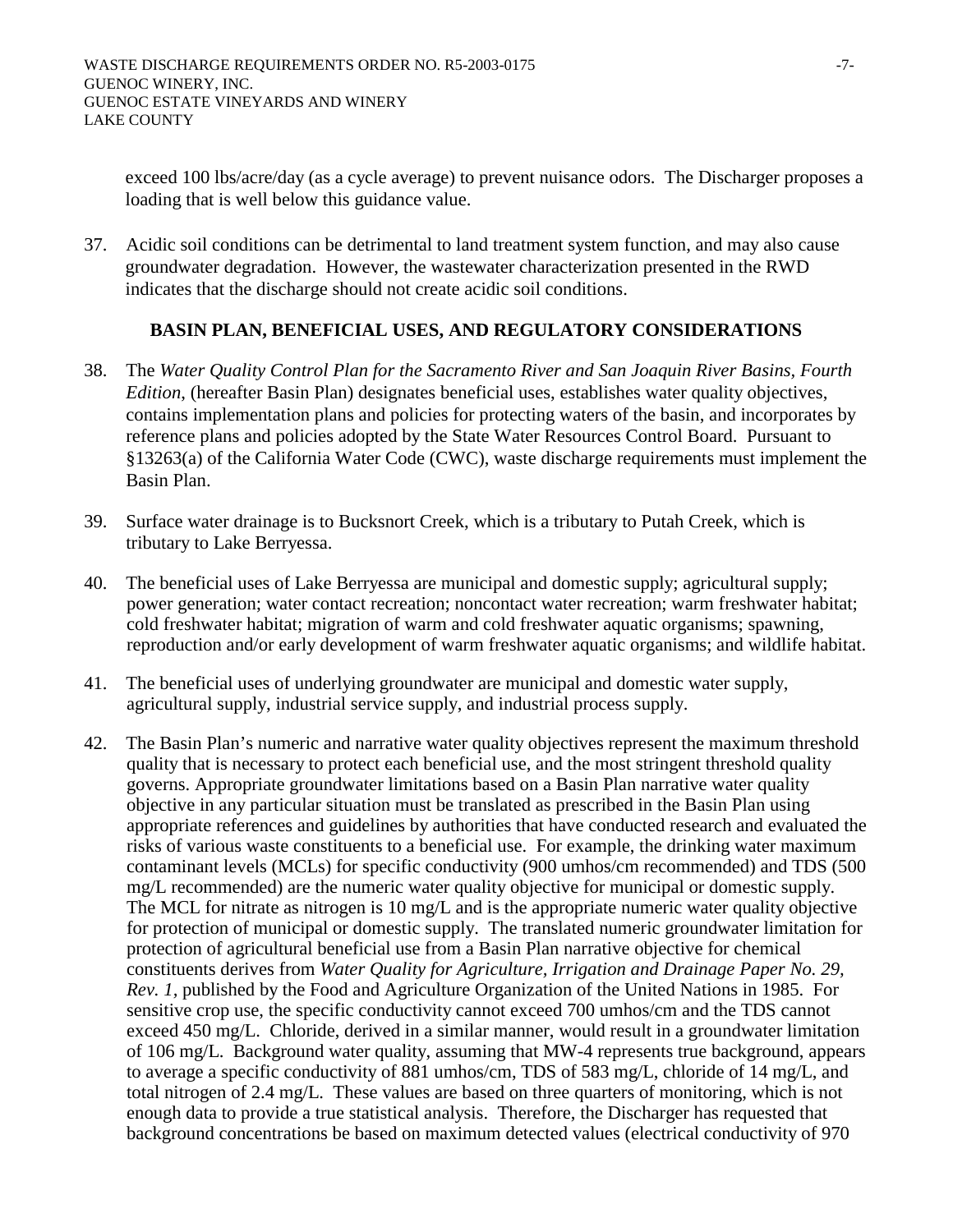umhos/cm, TDS of 660 mg/L, chloride of 16 mg/L, and total nitrogen of 3.5 mg/L). This request is acceptable at this time, but final background concentrations will be reevaluated and may be revised after the Discharger installs another upgradient well and determines background concentrations using statistical methods.

- 43. Water Code Section 13173 defines "designated waste" to include "[n]on harzardous waste that consists of, or contains, pollutants that, under ambient environmental conditions at a waste management unit, could be released in concentrations that exceed applicable water quality objectives or that could reasonably be expected to affect beneficial uses of waters of the state as contained in the appropriate state water quality control plan."
- 44. The Consolidated Regulations for Treatment, Storage, Processing, or Disposal of Solid Waste, as set forth in Title 27, California Code of Regulations (CCR), Division 2, Subdivision 1, Section 20005, et seq., (hereafter Title 27) prescribes specific containment and other requirements for the discharge of designated liquid wastes to surface impoundments.
- 45. State Water Resources Control Board (State Board) Resolution No. 68-16 requires that the discharge of waste must maintain high quality waters of the state until it is demonstrated that any change in quality will be consistent with maximum benefit to the people of the State, will not unreasonably affect beneficial uses, and will not result in water quality less than that described in the Basin Plan. Resolution No. 68-16 requires that waste constituents that may result in degradation of state waters be subject to best practicable treatment and control.
- 46. State regulations that prescribe procedures for detecting and characterizing the impact of waste constituents from waste management units on groundwater are found in Title 27. The data analysis methods of Title 27 may be appropriate for determining whether the discharge complies with the groundwater protection requirements specified in this Order.
- 47. Section 13267(b) of California Water Code provides that: "*In conducting an investigation specified in subdivision (a), the regional board may require that any person who has discharged, discharges, or is suspected of having discharged or discharging, or who proposes to discharge waste within its region, or any citizen or domiciliary, or political agency or entity of this state who has discharged, discharges, or is suspected of having discharged or discharging, or who proposes to discharge, waste outside of its region that could affect the quality of waters within its region shall furnish, under penalty of perjury, technical or monitoring program reports which the regional board requires. The burden, including costs, of these reports shall bear a reasonable relationship to the need for the report and the benefits to be obtained from the reports. In requiring those reports, the regional board shall provide the person with a written explanation with regard to the need for the reports, and shall identify the evidence that supports requiring that person to provide the reports*."

The technical reports required by this Order and the attached "Monitoring and Reporting Program No. R5-2003-0175" are necessary to assure compliance with these waste discharge requirements.

48. California Department of Water Resources standards for the construction and destruction of groundwater wells (hereafter DWR Well Standards), is described in *California Well Standards Bulletin 74-90* (June 1991) and *Water Well Standards: State of California Bulletin 94-81*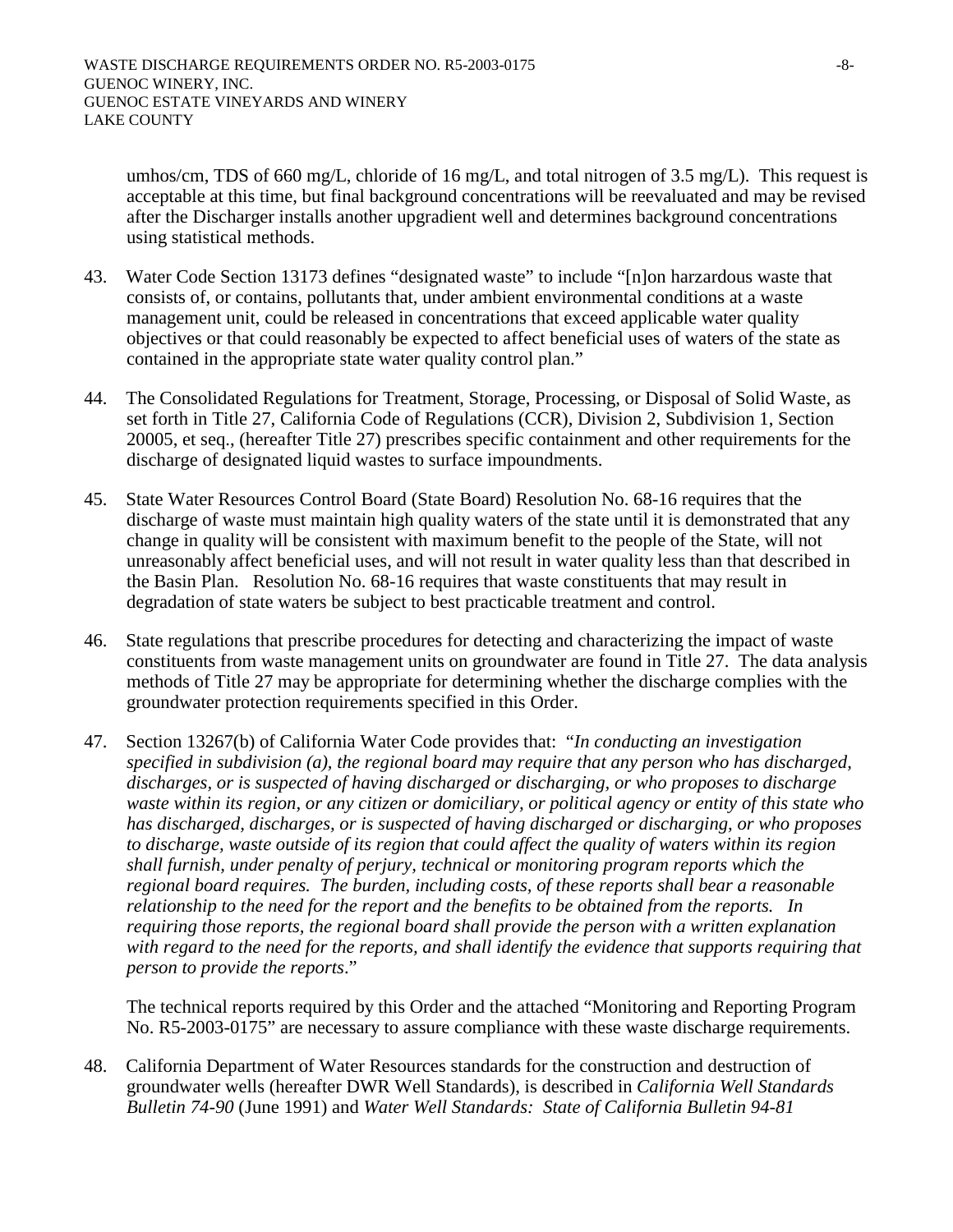(December 1981). These standards, and any more stringent standards adopted by the state or county pursuant to CWC section 13801, apply to all monitoring wells.

- 49. Federal regulations for storm water discharges were promulgated by the U.S. Environmental Protection Agency on 16 November 1990 (40 CFR Parts 122, 123, and 124). The State Board adopted Order No. 97-03-DWQ (General Permit No. CAS000001) specifying waste discharge requirements for discharges of storm water associated with industrial activities, and requiring submittal of a Notice of Intent by all affected industrial dischargers. The Discharger has obtained coverage under General Permit No. CAS000001.
- 50. The action to update waste discharge requirements for Guenoc Winery, Inc. is exempt from the provisions of the California Environmental Quality Act, in accordance with Title 14, CCR, Section 15302 (c).
- 51. Pursuant to California Water Code Section 13263(g), discharge is a privilege, not a right, and adoption of this Order does not create a vested right to continue the discharge.

# **POLICY IMPLEMENTATION**

- 52. The Discharger has not established that (a) degradation of groundwater quality from an ongoing discharge is of maximum benefit to the people of the State, (b) it has implemented best practicable treatment and control (BPTC) for the degrading waste constituents, (c) the degradation will not unreasonably affect beneficial uses, or (d) that degradation will not result in water quality less than that described in the Basin Plan. At this time, the appropriate interim groundwater limitations consistent with no degradation are a specific conductivity of 970 umhos/cm, TDS of 660 mg/L, chloride of 16 mg/L, and total nitrogen of 3.5 mg/L. However, these values may decrease if it is shown that MW-4 does not monitor true background conditions and/or if a statistical analysis of data from MW-4 and the new upgradient well provide different values.
- 53. Conservative calculations of the potential impact from the discharge based on concentrations in Finding No. 8 yield the following loading rates:

|                       | Concentration | Loading Rate           | <b>Loading Rate</b> |
|-----------------------|---------------|------------------------|---------------------|
| Compound              | (mg/L)        | (lbs/acre/application) | (lbs/acre/year)     |
| <b>BOD</b>            | 500           | 115                    | 280                 |
| <b>Total Nitrogen</b> | 120           | 27.7                   | 67                  |
| <b>TDS</b>            | 2,000         | 462                    | 1,124               |

These calculations indicate that nitrogen in the wastewater is less than the grass crop demand on DDA-2 based on a nitrogen demand of 200 lbs/acre/year for native grasses. Grazing livestock will add some additional nitrogen. However, given the application method and loading, groundwater should not be degraded by nitrogen.

54. Application of the winery wastewater to DDA-2 should not cause an increase in the salt (measured as specific conductivity, TDS, or chloride concentrations) in the underlying groundwater. The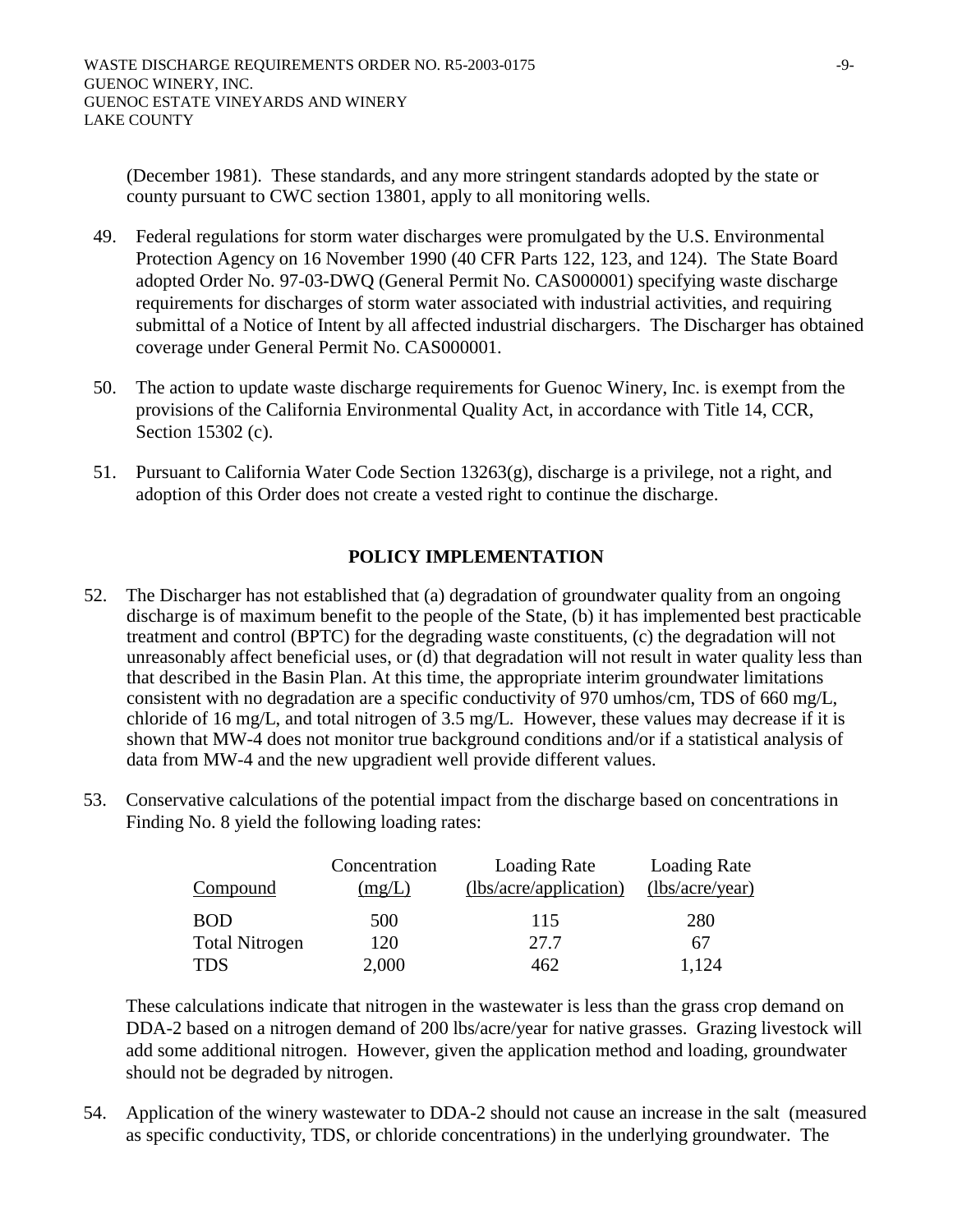"total dissolved solids" component of the wastewater is composed of both volatile dissolved solids (VDS) and inorganic dissolved solids (IDS). The proportion of VDS to IDS in wastewater varies with the source, but usually 50% of the TDS in winery wastewater is in the volatile form. These volatile dissolved solids are broken down by soil microorganisms in a well managed land application system and do not reach groundwater. Therefore, of the 1,124 pounds of TDS in the wastewater applied per acre in DDA-2, about 560 pounds are expected to be in the inorganic fraction. Because plants can take up to 2,000 pounds of salt/acre/year, the Discharger maintains that the proposed loading rate should not degrade the underlying groundwater. However, success is highly dependent on wastewater management and the blending of irrigation water. Accordingly, groundwater monitoring is appropriate to detect whether management of DDA-2 ensures that groundwater degradation does not occur.

- 55. The discharge to DDA-2 is exempt from the requirements of Title 27. The exemption, pursuant to Section 20090(b), is based on the following:
	- a. The Regional Board is issuing waste discharge requirements,
	- b. The discharge complies with the Basin Plan, and
	- c. The wastewater does not need to be managed according to Title 22 CCR, Division 4.5, and Chapter 11, as a hazardous waste.
- 56. Data from monitoring wells MW-2 and MW-3 show that groundwater exceeds the Groundwater Limitations of Finding No. 52, and water quality objectives as set forth in Finding No. 42. The quality of wastewater discharged to the ponds and to DDA-1 exceeds water quality objectives for certain waste constituents. Data from MW-2 and MW-3 appear to demonstrate that waste discharge to ponds has caused violations of water quality objectives. Given the character of the waste, other waste constituents may exceed applicable water quality objectives as well. The situation has not been fully characterized. The discharge to the ponds and DDA-1 must be classified as a discharge of designated waste. The exceedance of water quality objectives and exceedance of groundwater limitations for groundwater are subject to cleanup and abatement, as set forth by procedures in State Board Resolution No. 92-49.
- 57. The pond liner proposed by the Discharger does not comply with the prescriptive standards of Title 27 and has not been demonstrated to be a suitable engineered alternative as required by Title 27. DDA-1 has not been demonstrated to be a qualified Land Treatment Unit under Title 27. Neither the ponds nor DDA-1 qualify for exemption from Title 27. Accordingly, the discharge to the ponds and DDA-1 as characterized and proposed by the Discharger must be prohibited.
- 58. It is reasonable that a period of time be granted to the Discharger to remedy its deficiencies by either upgrading the ponds and DDA-1 to comply with Title 27 or altering the character and management of its wastewater to qualify for exemption from Title 27. Continued discharge in the interim will not significantly alter the responsibility of the Discharger to assess and cleanup the impacts that have already occurred, a condition which the Discharger does not dispute. Altering the character of the wastewater will require various controls and possibly treatment, which must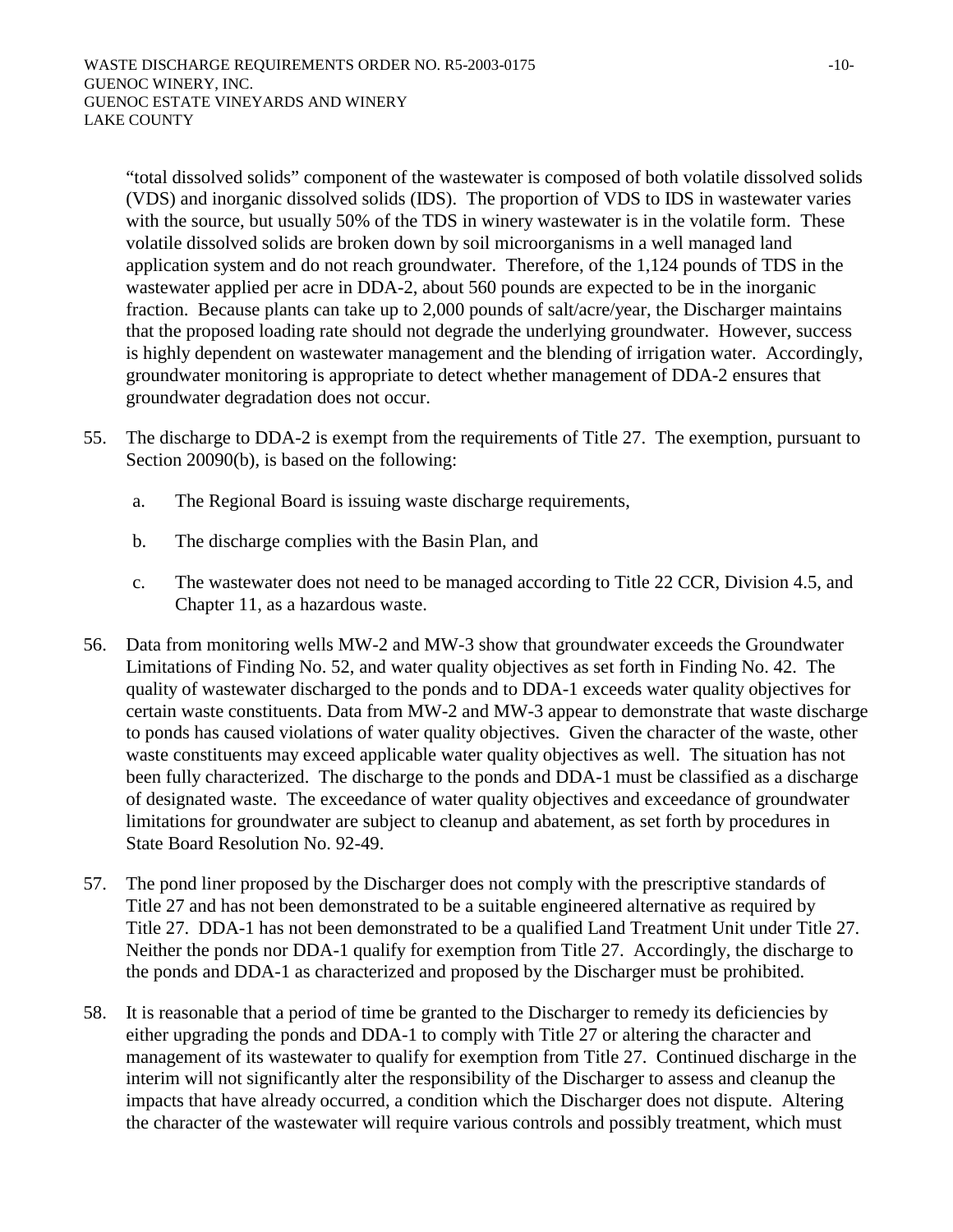qualify as BPTC if the Discharger wishes consideration of use of assimilative capacity (where available). The approach taken within this Order:

- a. Prohibits discharge to ponds and land that does not comply with or qualify as exempt from Title 27;
- b. Establishes a schedule for compliance;
- c. Establishes interim effluent and groundwater limitations;
- d. Requires groundwater monitoring in DDA-2; and
- e. Requires further assessment of groundwater in the area of the ponds and DDA-1 and an evaluation of cleanup consistent with Resolution 92-49.
- 59. Continued discharge to the ponds and DDA-1 without containment will require that the wastewater be treated to reduce salinity to levels comparable to groundwater limitations, as the soil profile offers no attenuation for conservative waste constituents, or, where there is assimilative capacity (e.g., chloride) to a quality to be determined by satisfying the criteria of Resolution No. 68-16 for the highest quality possible and by satisfying the criteria of Resolution No. 92-49 to restore background water quality to the extent feasible. As both Resolutions No. 68-16 and No. 92-49 have yet to be satisfied, for continued discharge the average salinity in the ponds and DDA-1 cannot exceed groundwater limitations. Accordingly, the Discharger must compensate for the concentrating effect of evaporation and irrigation.
- 60. The Discharger must develop and submit an Engineering Feasibility Study that evaluates methods for remediating groundwater, then develop and establish a Corrective Action Program contained in a Corrective Action Plan that proposes implementation of the best remedy from the Engineering Feasibility Study.
- 61. This Order is intended as interim waste discharge requirements to obtain and analyze information sufficient for the Discharger and this Regional Board to make long-term decisions regarding this discharge. Discharge is a privilege. If the Discharger fails to follow through as directed herein, enforcement may be taken and the privilege curtailed or revoked.

## **PUBLIC NOTICE**

- 62. All the above and the supplemental information and details in the attached Information Sheet, incorporated by reference herein, were considered in establishing the following conditions of discharge.
- 63. The Discharger and interested agencies and persons were notified of the intent to prescribe WDRs for this discharge and provided an opportunity for a public hearing and an opportunity to submit their written views and recommendations.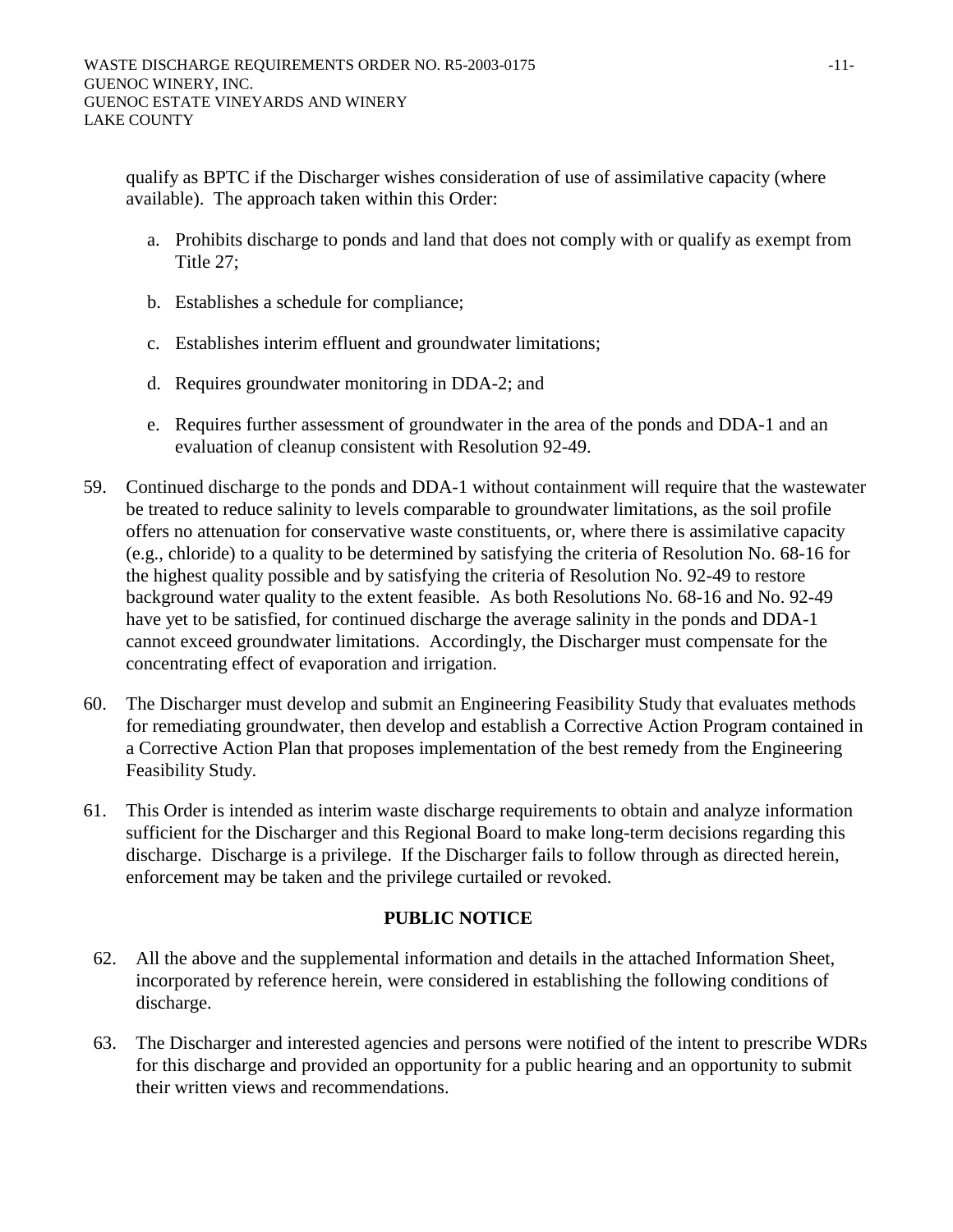64. In a public meeting, all comments pertaining to the discharge were heard and considered.

**IT IS HEREBY ORDERED** that pursuant to Sections 13263 and 13267 of the California Water Code, Order No. 98-083 is rescinded and Guenoc Winery, Inc., its agents, successors, and assigns, in order to meet the provisions contained in Division 7 of the California Water Code and regulations adopted thereunder, shall comply with the following:

*[Note: Other prohibitions, conditions, definitions, and some methods of determining compliance are contained in the attached "Standard Provisions and Reporting Requirements for Waste Discharge Requirements" dated 1 March 1991.]* 

### **A. Discharge Prohibitions:**

- 1. Discharge of wastes to surface waters or surface water drainage courses is prohibited.
- 2. Operation of a distillery at the facility is prohibited.
- 3. Bypass or overflow of untreated or partially treated waste is prohibited.
- 4. Discharge of designated waste, and of waste that has the potential to degrade groundwater, to the ponds and to DDA-1 is prohibited effective **1 November 2005**.
- 5. Discharge of waste classified as 'hazardous,' as defined in Section 20164 of Title 27, CCR, is prohibited.
- 6. The discharge of winery wastewater to the domestic wastewater system is prohibited.
- 7. The discharge of domestic waste to the process wastewater treatment system is prohibited.
- 8. Discharge of wastewater to other than the designated disposal areas shown on Attachment B is prohibited.

### **B. Discharge Specifications:**

- 1. The monthly average discharge into the wastewater pond system shall not exceed 11,000 gpd. Higher monthly average flows are allowed during the crush season (generally mid-September through mid-November), as long as the total yearly flow does not exceed 11,000 gpd.
- 2. No waste constituent shall be released or discharged, or placed where it will be released or discharged, in a concentration or in a mass that causes violation of the Groundwater Limitations.
- 3. Objectionable odors originating at this facility shall not be perceivable beyond the limits of the property owned by the Discharger.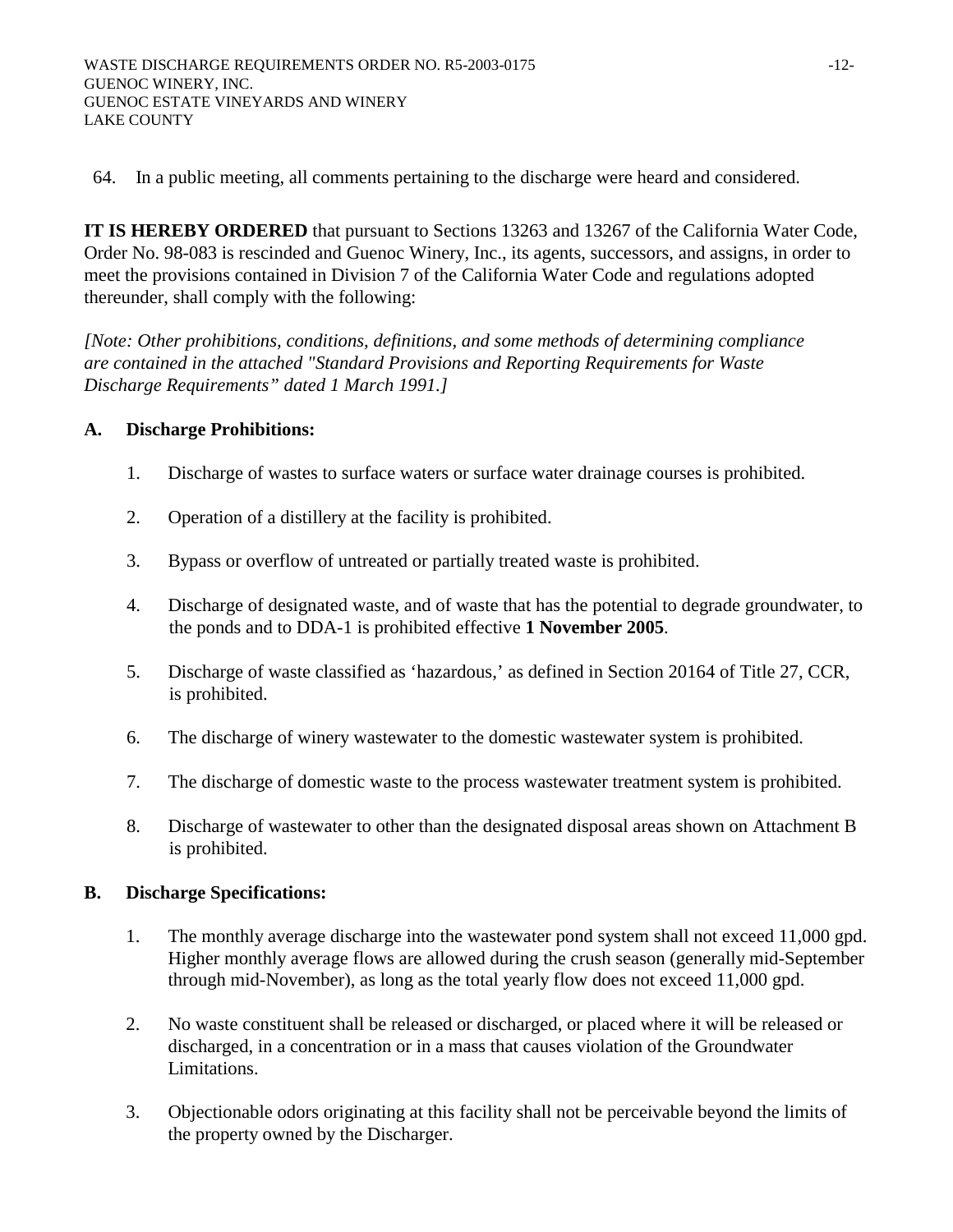- 4. As a means of discerning compliance with Discharge Specification No. 3, the dissolved oxygen content in the upper zone (one foot) of all wastewater storage ponds shall not be less than 1.0 mg/L.
- 5. The Discharger shall operate all systems and equipment to maximize treatment of wastewater and optimize the quality of the discharge.
- 6. The wastewater treatment and storage ponds shall not have a pH of less than 6.5 or greater than 8.4.
- 7. The ponds shall be managed to prevent the breeding of mosquitoes. In particular,
	- a. An erosion control program should assure that small coves and irregularities are not created around the perimeter of the waste surface.
	- b. Weeds shall be minimized through control of water depth, harvesting, and/or herbicides.
	- c. Dead algae, vegetation, and debris shall not accumulate on the water surface.
- 8. No physical connection shall exist between wastewater piping and any domestic water supply or other domestic/industrial supply well without an air gap or approved reduced pressure device.
- 9. The wastewater treatment and land application system shall be designed, constructed, operated, and maintained to prevent inundation or washout due to floods with a 100-year return frequency.
- 10. The freeboard in all ponds shall never be less than two feet, as measured vertically from the water surface to the lowest point of overflow.
- 11. The wastewater treatment, storage, and land application system shall have sufficient capacity to accommodate wastewater flow and seasonal precipitation. Design seasonal precipitation shall be based on total annual precipitation using a return period of 100 years, distributed monthly in accordance with historical rainfall patterns.
- 12. On or about **15 October** each year, available pond storage capacity shall at least equal the volume necessary to comply with Discharge Specifications No. 10 and No. 11.

## **C. Effluent Limitations:**

1. Wastewater discharged from the storage ponds to the DDAs shall not exceed the following monthly average effluent limits, or such concentrations as the Discharger determines necessary to ensure compliance with the Groundwater Limitations:

| Constituent | Units | Concentration |
|-------------|-------|---------------|
| <b>BOD</b>  | mg/L  | 500           |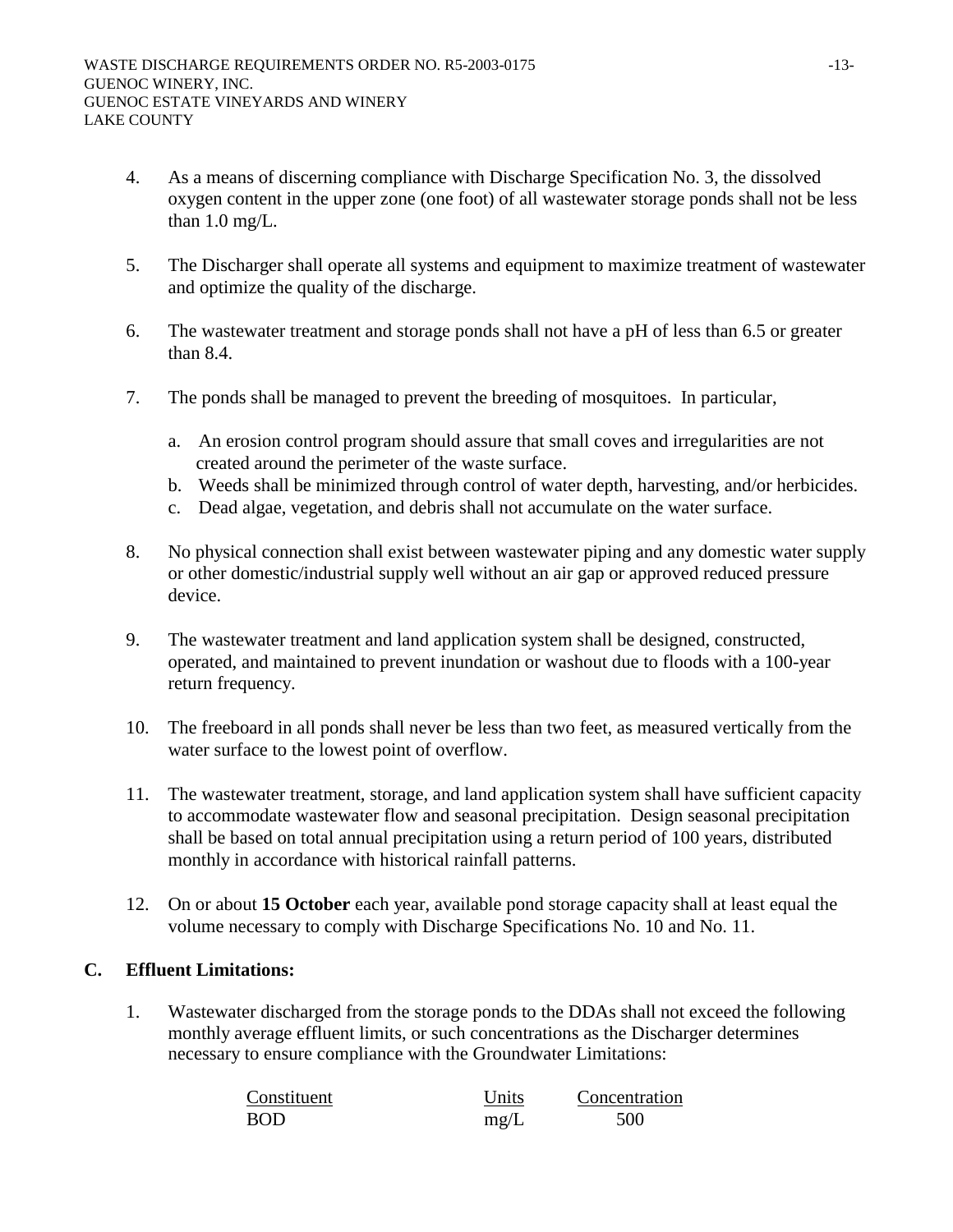| Constituent                   | Units | Concentration |
|-------------------------------|-------|---------------|
| <b>Total Dissolved Solids</b> | mg/L  | 2,000         |
| Total Nitrogen                | mg/L  | 120           |

### **D. Land Application Area Requirements:**

- 1. The discharge shall be distributed uniformly on adequate acreage in compliance with the Discharge Specifications and Effluent Limitations.
- 2. Crops shall be grown on the land application areas. Crops shall be selected based on nutrient uptake capacity, tolerance to high soil moisture conditions, and consumptive use of water and irrigation requirements. Cropping activities shall be sufficient to take up all the nitrogen applied.
- 3. Discharge of process wastewater, including runoff, spray or droplets from the irrigation system, shall not occur outside the boundaries of the land application area.
- 4. Hydraulic loading of process wastewater and irrigation water shall be at reasonable agronomic rates designed to maximize uptake and breakdown of waste constituents in the root zone and minimize the percolation of waste constituents below the root zone.
- 5. Wastewater conveyance lines shall be clearly marked as such. Process wastewater controllers, valves, etc. shall be affixed with reclaimed water warning signs, and these and quick couplers and sprinkler heads shall be of a type, or secured in such a manner, that permits operation by authorized personnel only. If wastewater and irrigation water utilize the same pipeline, then backflow prevention devices shall be installed to protect the potable water supply
- 6. Application of wastewater to DDA-1 is prohibited when wind velocities exceed 30 mph.
- 7. Application of wastewater to the designated disposal areas shall not be performed within 24 hours before a predicted precipitation event, during precipitation, or within 24 hours after any precipitation event, nor shall it be performed when ground is saturated.
- 8. Public contact with wastewater shall be precluded through such means as fences, signs, and irrigation management practices. Signs with proper wording of sufficient size shall be placed at areas of access and around the perimeter of the land application areas to alert the public of the use of wastewater.
- 9. The land application areas shall be managed to prevent breeding of mosquitoes. In particular:
	- a. There shall be no standing water on the irrigation parcel areas 24 hours after effluent application to a parcel ceases;
	- b. Ditches must be maintained essentially free of emergent, marginal, and floating vegetation, and;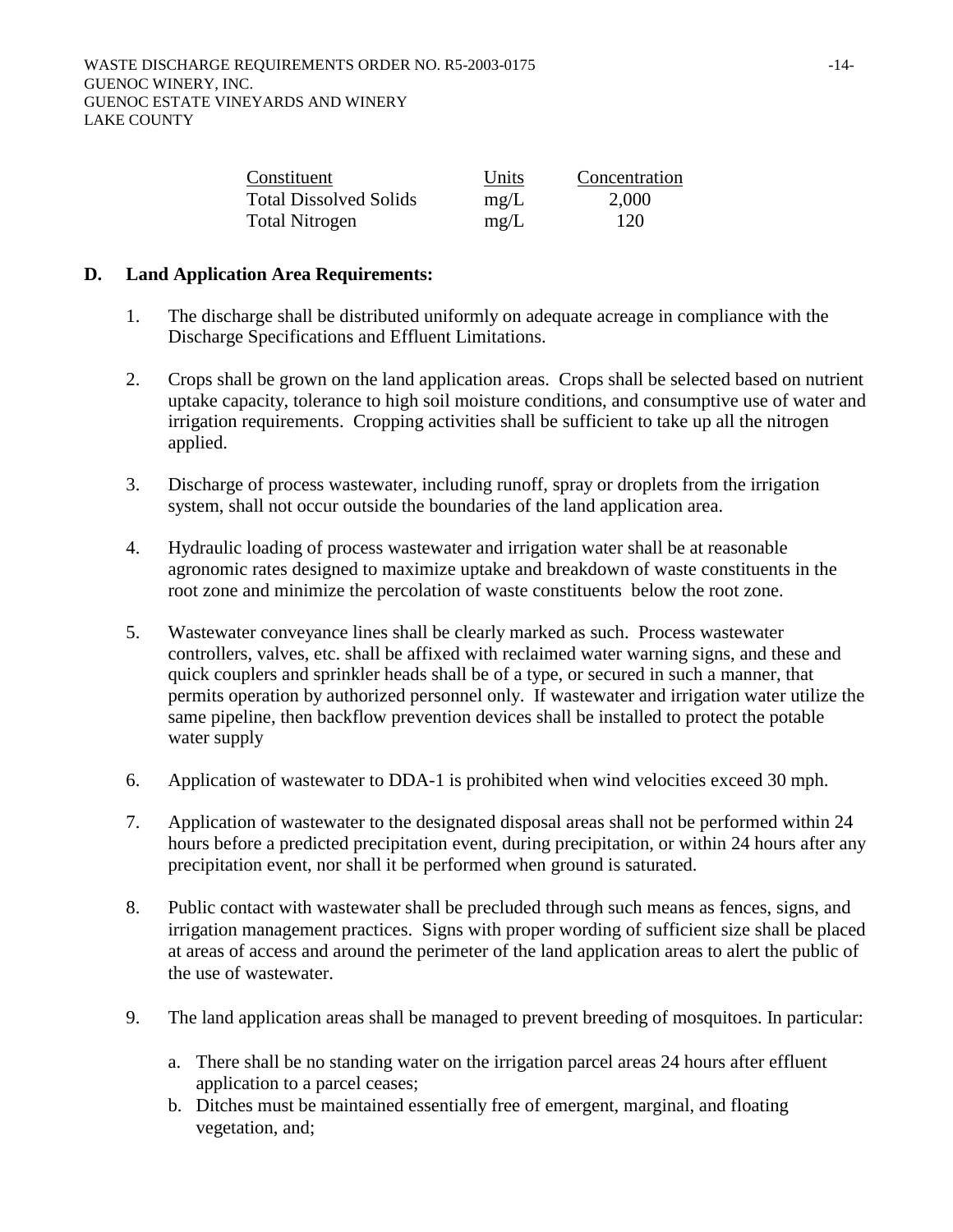- c. Low pre-pressure and unpressurized pipelines and ditches accessible to mosquitoes shall not be used to store effluent.
- 10. A 50-foot buffer zone shall be maintained between any watercourse and the wetted area produced during irrigation used for process wastewater effluent disposal.
- 11. A 100-foot buffer zone shall be maintained between any spring, domestic well or irrigation well and the wetted area produced during irrigation used for process wastewater effluent disposal.
- 12. Discharges to land application areas shall be managed to minimize both erosion and runoff from the irrigated area.
- 13. The resulting effect of the wastewater discharge on the soil pH shall not exceed the buffering capacity of the soil profile.

## **E. Solids/Sludge Disposal Requirements:**

- 1. Collected screenings, sludge, and other solids removed from winery wastewater shall be disposed of in a manner that is consistent with Title 27, Division 2, Subdivision 1 of the CCR and approved by the Executive Officer.
- 2. Winery sludge and other solids shall be removed from the process equipment, sumps, etc. as needed to ensure optimal operation and adequate hydraulic capacity. Winery solids drying operations, if any, shall be designed and operated to prevent leachate generation.
- 3. Storage and disposal of domestic wastewater sludge (septage) shall comply with existing Federal, State, and local laws and regulations, including permitting requirements and technical standards.
- 4. Sludge and other solids shall be removed from septic tanks as needed to ensure optimal operation and adequate hydraulic capacity. Sludge, septage, and domestic wastewater shall be hauled by a duly authorized carrier.
- 5. Any proposed change in solids use or disposal practice from a previously approved practice shall be reported to the Executive Officer at least 90 days in advance of the change.

## **F. Interim Groundwater Limitations:**

The discharge of wastewater shall not cause underlying groundwater to contain waste constituents in concentrations greater than background water quality, as set forth below. These values will be reevaluated and may be revised after the Discharger installs another upgradient well and determines background concentrations using statistical methods.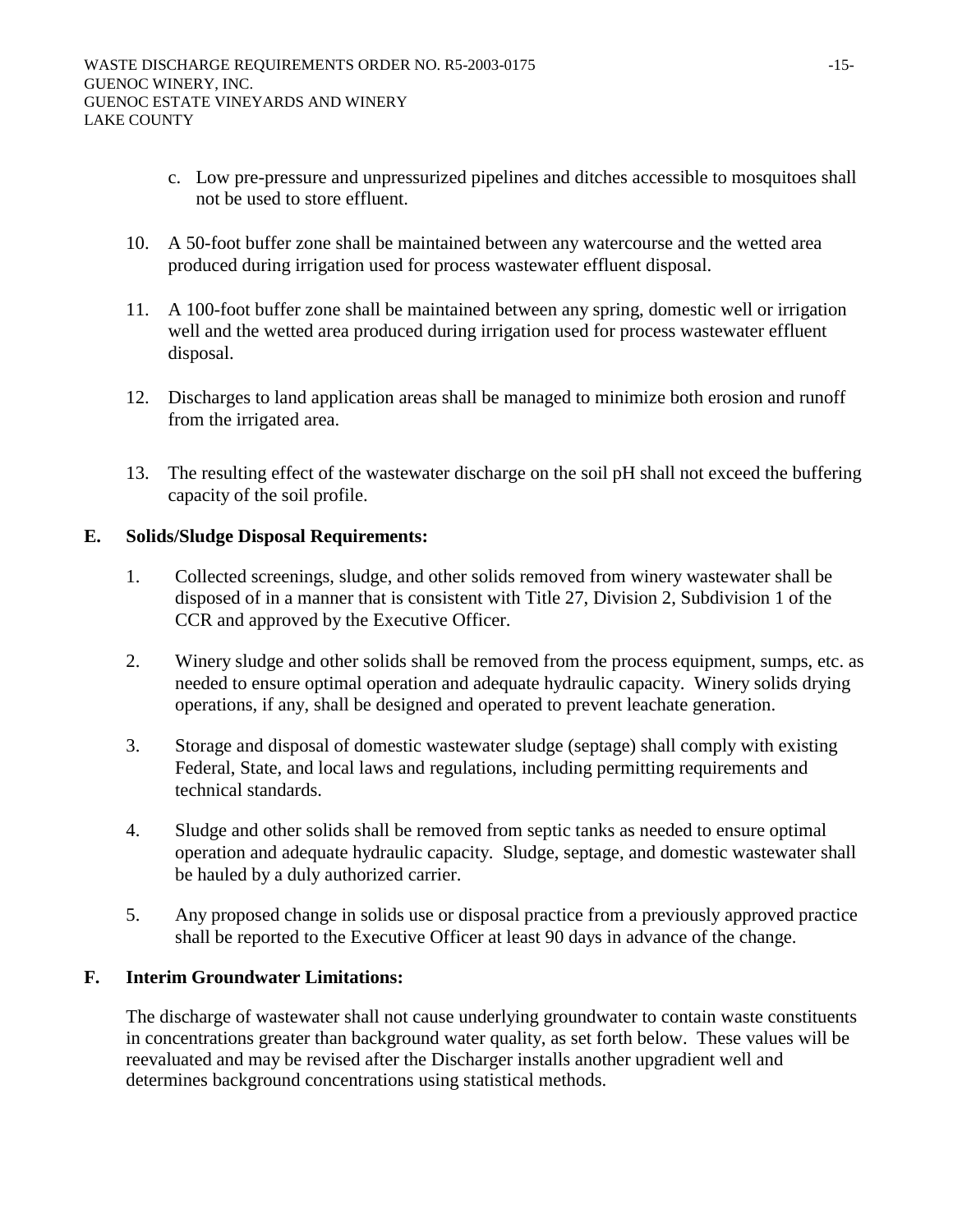| Constituent             | Units | Concentration |
|-------------------------|-------|---------------|
| Electrical conductivity | mg/L  | 970           |
| Total dissolved solids  | mg/L  | 660           |
| Chloride                | mg/L  | 16            |
| Total nitrogen          | mg/L  | 3.5           |

#### **G. Provisions:**

- 1. All technical reports required herein that involve planning, investigation, evaluation, or design, or other work requiring interpretation and proper application of engineering or geologic sciences, shall be prepared by or under the direction of persons registered to practice in California pursuant to California Business and Professions Code §6735, 7835, and 7835.1. To demonstrate compliance with §415 and 3065 of Title 16, CCR, all technical reports must contain a statement of the qualifications of the responsible registered professional(s). As required by these laws, completed technical reports must bear the signature(s) and seal(s) of the registered professional(s) in a manner such that all work can be clearly attributed to the professional responsible for the work.
- 2. Groundwater adversely affected by past and ongoing wastewater discharge up to November 2005 shall be restored to a quality determined to be consistent with State Board Resolution No. 92-49 and with State Board Resolution No. 68-16, as determined by the Regional Board after receipt of appropriate technical investigations and reports. Unless present facts are altered, groundwater shall be restored to comply to the background groundwater quality determined as a result of the report due by Provision 3.g.
- 3. All of the following reports shall be submitted pursuant to §13267 of the CWC, and shall be prepared by a California registered professional as described in Provision G.1.
	- a. By **1 February 2004**, the Discharger shall submit a Groundwater Well Installation Workplan and a Groundwater Sampling and Analysis Workplan prepared in accordance with, and including the items listed in, Sections 1.0 and 2.0 of Attachment D: *"Monitoring Well Installation Workplan and Monitoring Well Installation Report of Results."* The workplan shall propose the installation of an additional background groundwater monitoring well and adequate wells to monitor the groundwater beneath the two land application areas. All wells shall be designed to yield samples representative of the uppermost portion of the first aquifer. The workplan shall also specify proposed sampling techniques designed to ensure that representative samples of sufficient volume are obtained and analyzed.
	- b. By **1 February 2004**, the Discharger shall submit a Title 27 Compliance Report that commits to a program and schedule that will result in lining of the ponds per Title 27 standards by **1 November 2005** or to a reduction in the concentrations of waste constituents entering the ponds such that the waste constituents either (a) do not result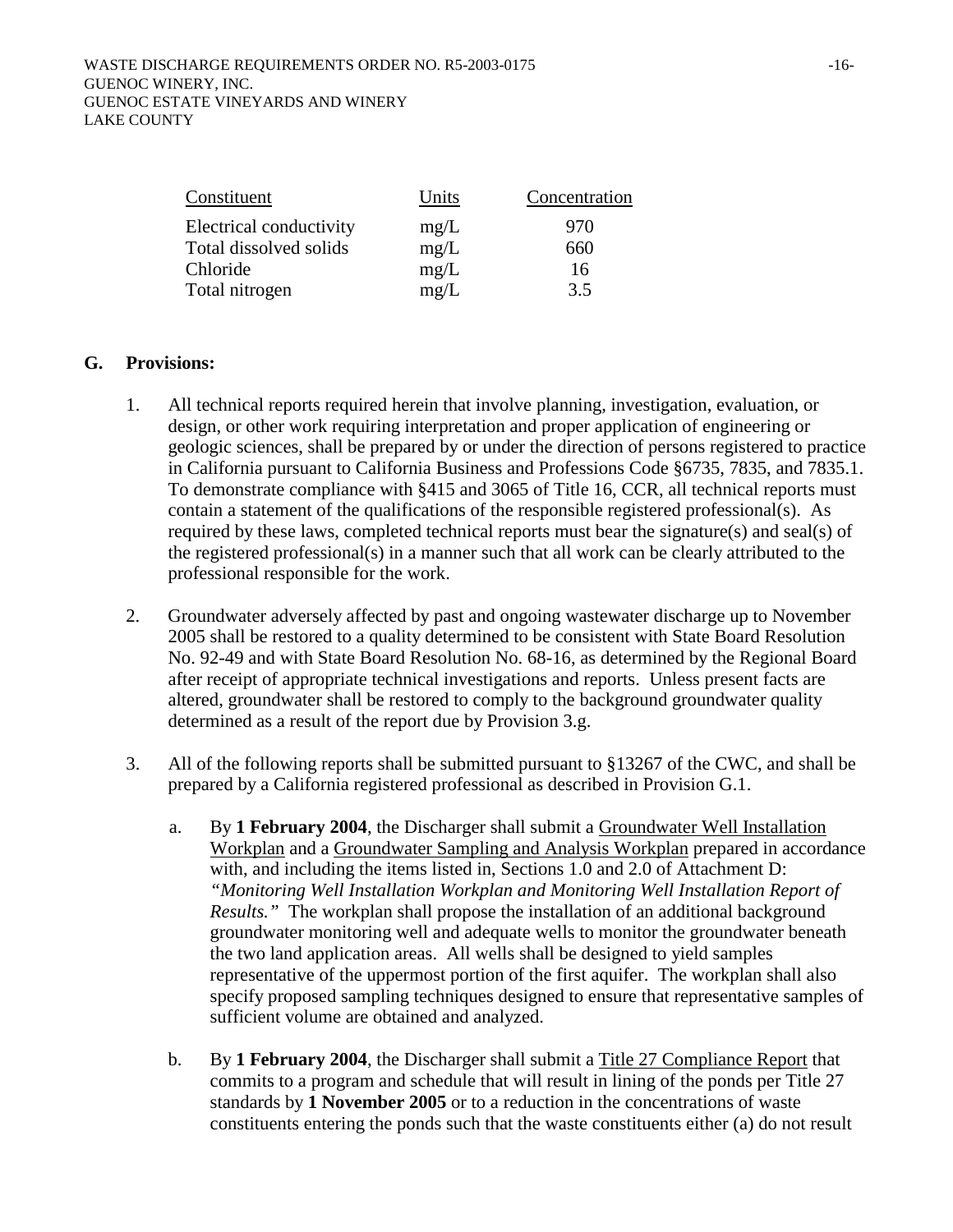in groundwater degradation of background water quality or (b) do not result in degradation that exceeds a water quality objective and has been limited to the extent feasible by best practicable treatment and control.

- c. By **1 April 2004**, the Discharger shall submit a pH Neutralization Evaluation Report that contains an evaluation of whether a pH neutralization system is necessary to ensure that the wastewater discharge complies with Discharge Specification No. B.6. If it is determined that such a system is necessary, then it shall be installed no later than 1 September 2004.
- d. By **1 April 2004**, the Discharger shall submit a DDA-2 Modification Report that shows that the berms at the lower end of DDA-2 have been constructed as described in this Order.
- e. By **1 April 2004***,* the Discharger shall submit and implement an Operation and Management Plan (O&M Plan) that addresses operation of the wastewater treatment and disposal facility. At a minimum, the O&M Plan will describe (a) the daily operation and maintenance of the treatment system, (b) the practices used to treat the wastewater within limits specified in this Order, (c) the locations of the land application areas, and procedures used for the disposal of wastewater to these areas to prevent excessive BOD, nitrogen, and salt over the loading limits specified in this Order, (d) procedures used to determine when the valves at the bottom end of DDA-2 may be opened to allow tailwater discharge to the creek, (e) the locations of flow and effluent sampling points, (f) quality control sampling procedures necessary to obtain representative samples, (g) practices used to maintain the land application areas, and (h) the locations of the solid waste disposal areas, methods of disposal, and the daily practices associated with the disposal of the solid waste. A copy of the O&M Plan shall be kept at the facility for reference by operating personnel and they shall be familiar with its contents.
- f. By **1 July 2004**, the Discharger shall submit a Groundwater Well Installation Report of Results that contains the information in Section 3 of Attachment D.
- g. By **1 November 2004**, the Discharger shall submit a Background Groundwater Quality Determination Report. The report shall evaluate the quality and flow direction of the groundwater in the new background monitoring well as well as in the existing monitoring wells, and shall propose final background values for electrical conductivity, TDS, chloride, and total nitrogen. The proposed values shall include the use of appropriate statistical methods, based on data quality.
- h. By **1 November 2004**, the Discharger shall either submit (a) a Report of Waste Discharge containing a design for a pond liner system and land treatment unit that complies with Title 27 and a timeline that shows that that compliance will be achieved by **1 November 2005,** or (b) a Report of Waste Discharge containing a technical report demonstrating what has been and will be done to modify the waste stream so that background water quality will be maintained or limited to degradation consistent with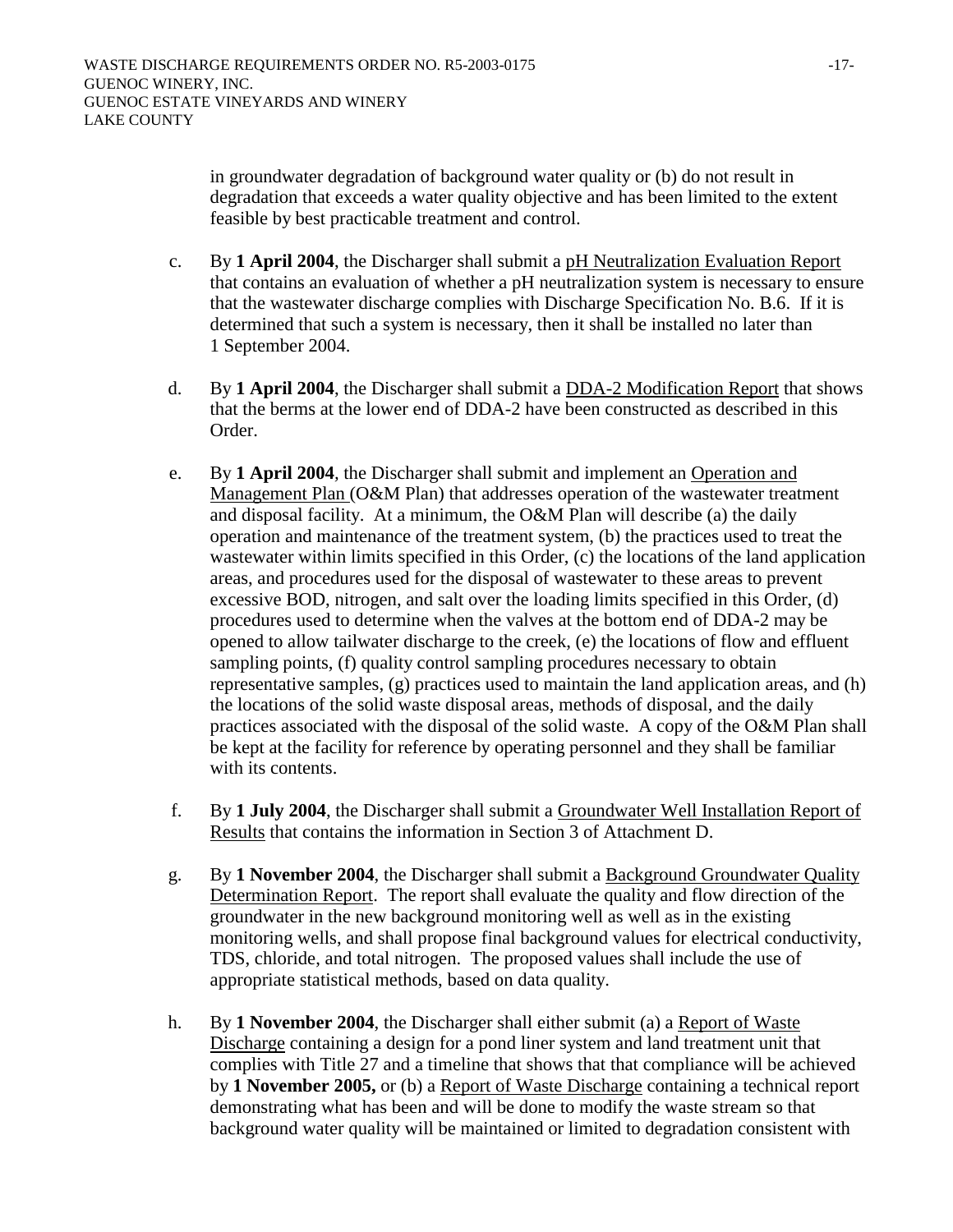State Board Resolution No. 68-16. If the latter, the Report of Waste Discharge shall also describe the technical justification and contain project steps with a proposed timeline to demonstrate that all necessary treatment and control measures to ensure no degradation, and all BPTC measures to ensure minimal degradation, shall be implemented no later than **1 November 2005**.

- i. By **1 November 2005**, the Discharger shall fully comply with Prohibition A.4. In addition, the Discharger shall submit a technical report by **15 December 2005** with documentation certifying whether compliance was achieved with this provision.
- j. The Discharger shall submit the following technical reports by the required dates to address the groundwater corrective actions described in the Findings:
	- (a) By **1 February 2005**, an Engineering Feasibility Study (EFS) that assesses the feasibility and effectiveness of various remedial options to return salt impacted groundwater to background levels as measured in background monitoring well(s).
	- (b) By **1 July 2005**, a Corrective Action Plan (CAP) to implement the best remedy selected from the EFS to return salt impacted groundwater to background levels as measured in background monitoring well(s). The CAP shall be implemented no later than **1 September 2005**.
- 4. The Discharger shall comply with the Monitoring and Reporting Program No. R5-2003-0175, which is part of this Order, and any revisions thereto as ordered by the Executive Officer.
- 5. The Discharger shall comply with the "Standard Provisions and Reporting Requirements for Waste Discharge Requirements", dated 1 March 1991, which are attached hereto and by reference a part of this Order. This attachment and its individual paragraphs are commonly referenced as "Standard Provision(s)."
- 6. In the event of any change in control or ownership of land or waste discharge facilities described herein, the Discharger shall notify the succeeding owner or operator of the existence of this Order by letter, a copy of which shall be immediately forwarded to this office.
- 7. The Discharger shall submit to the Regional Board on or before each compliance report due date the specified document, or if appropriate, a written report detailing compliance or noncompliance with the specific schedule date and task. If noncompliance is reported, then the Discharger shall state the reasons for noncompliance and shall provide a schedule to come into compliance.
- 8. The Discharger shall report to the Regional Board any toxic chemical release data it reports to the State Emergency Response Commission within 15 days of reporting the data to the Commission pursuant to §313 of the "Emergency Planning and Community Right to Know Act of 1986."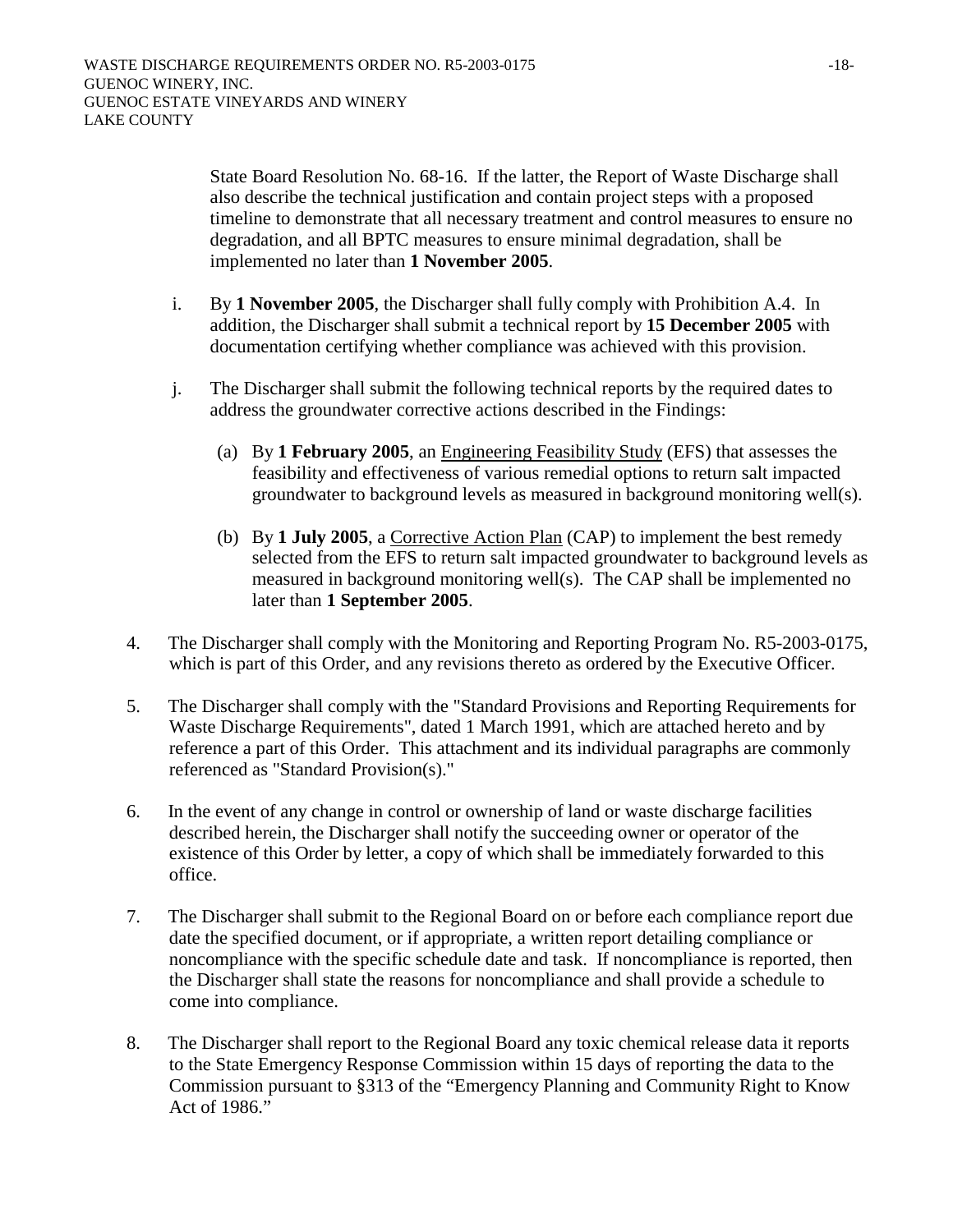- 9. The Discharger shall report promptly to the Board any material change or proposed change in the character, location, or volume of the discharge.
- 10. The Discharger must comply with all conditions of this Order, including timely submittal of technical and monitoring reports as directed by this Order and by the Executive Officer pursuant to Section 13267 of the California Water Code. Violations may result in enforcement action, including Regional Board or court orders requiring corrective action or imposing civil monetary liability, or in revision or recession of this Order.
- 11. A copy of this Order shall be kept at the discharge facility for reference by operating personnel. Key operating personnel shall be familiar with its contents.
- 12. The Regional Board will review this Order periodically and will revise requirements when necessary.

I, THOMAS R. PINKOS, Executive Officer, do hereby certify the foregoing is a full, true, and correct copy of an Order adopted by the California Regional Water Quality Control Board, Central Valley Region, on 5 December 2003.

THOMAS R. PINKOS, Executive Officer

 $GIC:5-Dec-03$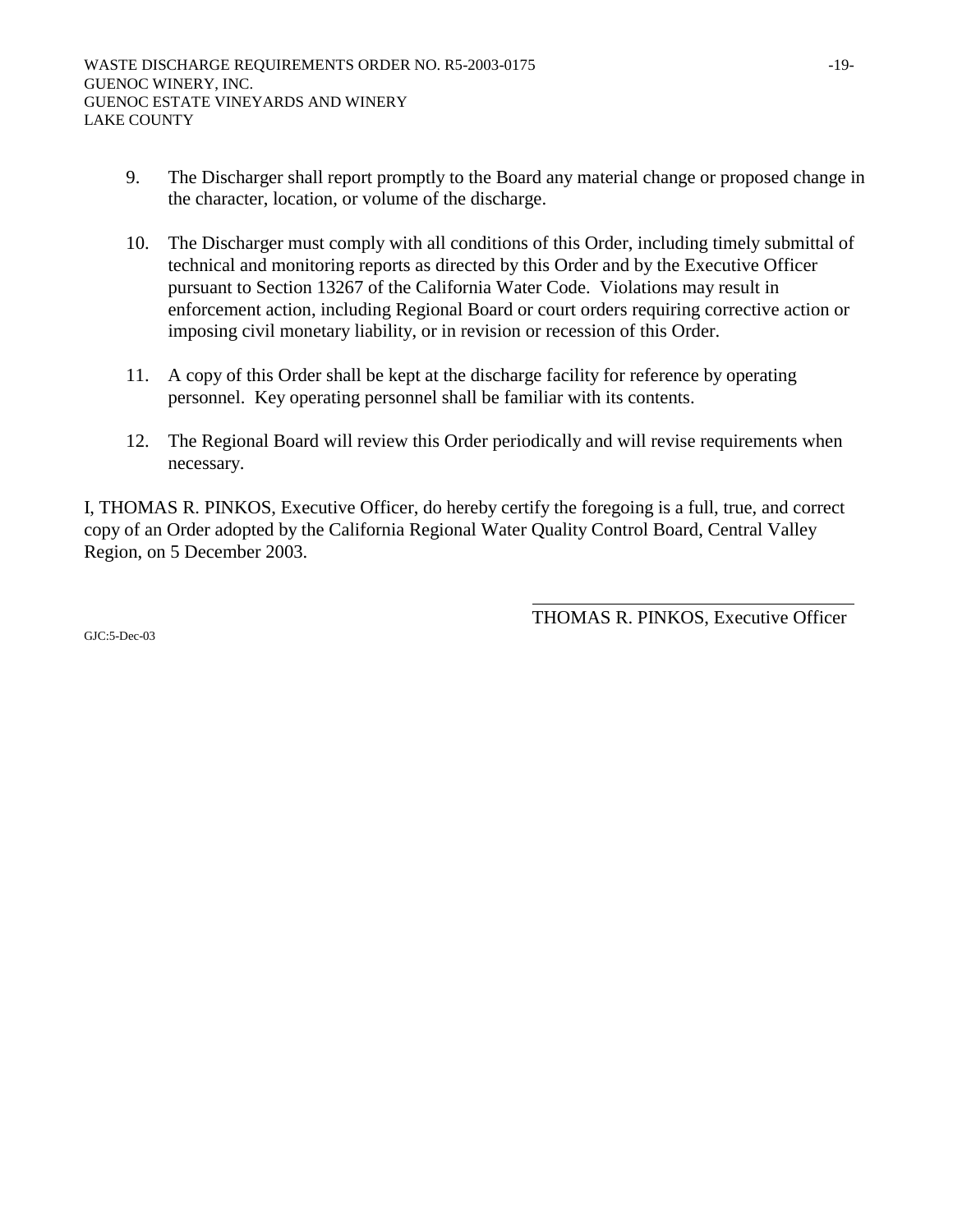## CALIFORNIA REGIONAL WATER QUALITY CONTROL BOARD CENTRAL VALLEY REGION

### MONITORING AND REPORTING PROGRAM NO. R5-2003-0175

## FOR GUENOC WINERY, INC GUENOC ESTATE VINEYARDS AND WINERY LAKE COUNTY

This monitoring and reporting program (MRP) incorporates requirements for monitoring of the process wastewater, ponds, land application areas, solids, and groundwater. This MRP is issued pursuant to Water Code Section 13267. The Discharger shall not implement any changes to this MRP unless and until a revised MRP is issued by the Executive Officer.

All wastewater samples should be representative of the volume and nature of the discharge. The time, date, and location of each grab sample shall be recorded on the sample chain of custody form. Process wastewater flow monitoring shall be conducted continuously using a flow meter and shall be reported in cumulative gallons per day.

Field test instruments (such as pH and dissolved oxygen) may be used provided that:

- 1. The operator is trained in the proper use of the instrument;
- 2. The instruments are field calibrated prior to each use;
- 3. Instruments are serviced and/or calibrated at the frequency recommended by the manufacturer; and
- 4. Field calibration reports are submitted as described in the "Reporting" section of this MRP.

## **INFLUENT MONITORING**

Process wastewater samples shall be collected prior to entering the wastewater treatment ponds. Influent monitoring for the process wastewater system shall include at least the following:

| Constituents                  | Units   | Type of Sample | <b>Sampling Frequency</b> | <b>Reporting Frequency</b> |
|-------------------------------|---------|----------------|---------------------------|----------------------------|
| Flow                          | Gallons | Metered        | Continuous <sup>1</sup>   | Monthly                    |
| BOD <sub>5</sub> <sup>2</sup> | mg/L    | Grab           | Monthly                   | Monthly                    |

1. Continuous monitoring requires daily meter reading or automated data collection.

<sup>2.</sup> Five-day,  $20^{\circ}$  Celsius Biochemical Oxygen Demand.

# **POND MONITORING**

Samples shall be collected from an established sampling station located in an area that will provide a sample representative of the water in each storage pond. Freeboard shall be measured vertically from the surface of the pond water to the lowest elevation of the surrounding berm and shall be measured to the nearest 0.1 feet. Monitoring of each pond shall include, at a minimum, the following: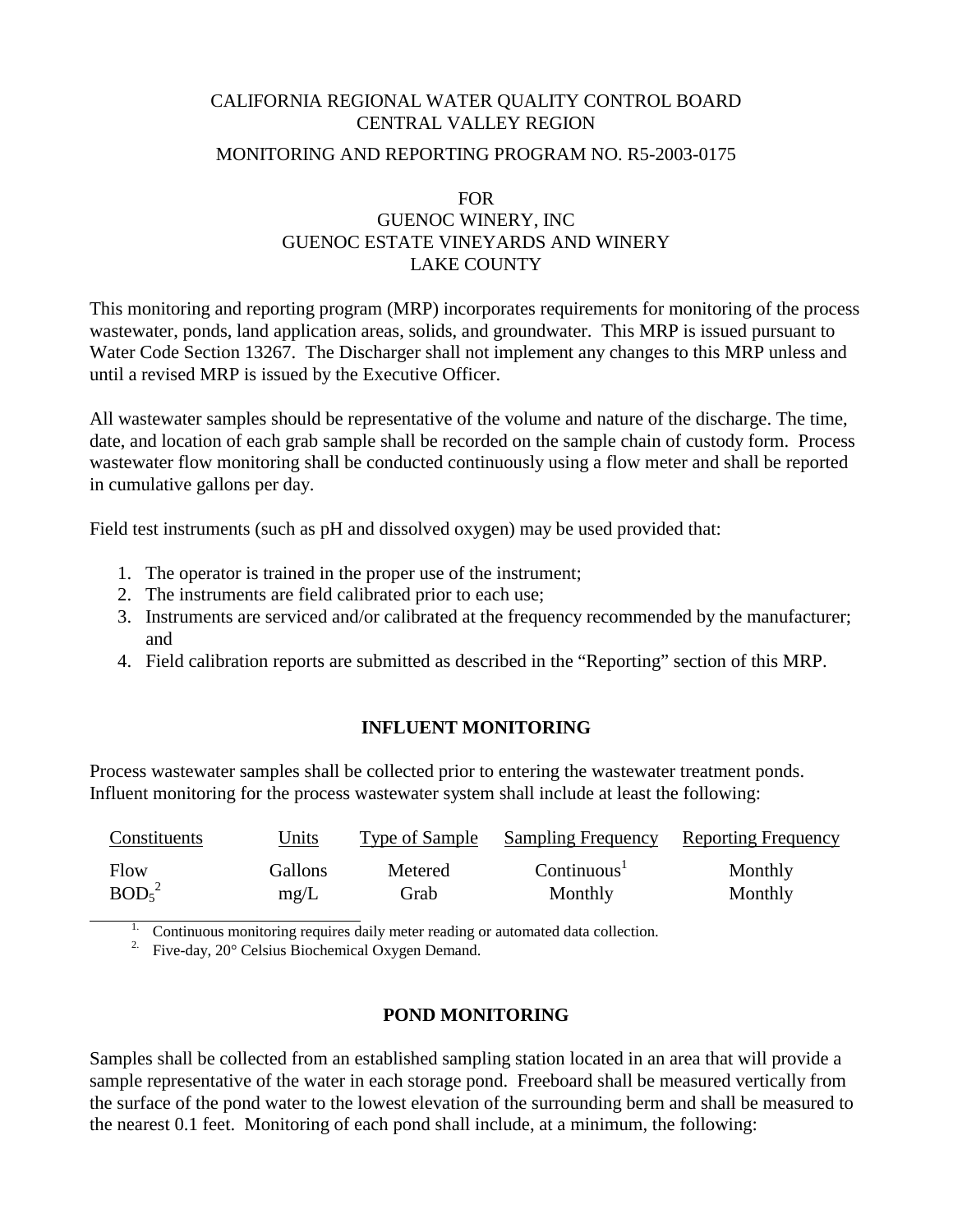| Constituent                   | Units            | <b>Type of Sample</b> | Sampling<br><b>Frequency</b> | Reporting<br><b>Frequency</b> |
|-------------------------------|------------------|-----------------------|------------------------------|-------------------------------|
| Dissolved Oxygen <sup>1</sup> | mg/L             | Grab                  | Weekly                       | Monthly                       |
| Freeboard                     | feet $(\pm 0.1)$ | Measurement           | Weekly                       | Monthly                       |
| Odors                         |                  | Observation           | Weekly                       | Monthly                       |

 $\overline{1}$  Samples shall be collected at a depth of one foot from each pond in use, opposite the inlet. Samples shall be collected between 0700 and 0900 hours.

#### **EFFLUENT MONITORING**

Effluent samples shall be collected from storage pond No. 2 and shall be representative of the volume and nature of the discharge. (Until the storage ponds have been reconfigured, effluent samples shall be collected from Pond No. 4.) Effluent monitoring shall include at a minimum the following:

| Constituent                    | Units         | <b>Type of Sample</b> | Sampling<br><b>Frequency</b> | Reporting<br><b>Frequency</b> |
|--------------------------------|---------------|-----------------------|------------------------------|-------------------------------|
| pH                             | pH units      | Grab                  | Weekly                       | Monthly                       |
| Specific Conductivity          | $\mu$ mhos/cm | Grab                  | Monthly                      | Monthly                       |
| BOD <sub>5</sub>               | mg/L          | Grab                  | Monthly                      | Monthly                       |
| Nitrates as Nitrogen           | mg/L          | Grab                  | Monthly                      | Monthly                       |
| <b>Total Kjeldahl Nitrogen</b> | mg/L          | Grab                  | Monthly                      | Monthly                       |
| <b>Total Dissolved Solids</b>  | mg/L          | Grab                  | Monthly                      | Monthly                       |
| Sulfate                        | mg/L          | Grab                  | Monthly                      | Monthly                       |
|                                |               |                       |                              |                               |

<sup>1</sup> Five-day, 20 $^{\circ}$  Celsius Biochemical Oxygen Demand.

### **DISPOSAL AREA MONITORING**

The Discharger shall conduct monitoring of process wastewater discharged to the Designated Disposal Areas (DDAs). Monitoring shall be conducted daily during process wastewater discharge to that area, and the results shall be included in the monthly monitoring report. Loading rates for each designated disposal area(s) shall be calculated. Monitoring of DDA(s) shall include the following:

|                                       |                    | Type of                 | Sampling  | Reporting |
|---------------------------------------|--------------------|-------------------------|-----------|-----------|
| Constituent                           | Units              | Sample                  | Frequency | Frequency |
| Flow to DDA                           | Gallons            | Continuous <sup>1</sup> | Daily     | Monthly   |
| <b>Local Rainfall</b>                 | inches             | Measurement             | Daily     | Monthly   |
| Acreage Applied <sup>2</sup>          | Acres              | Calculated              | Daily     | Monthly   |
| <b>Application Rate</b>               | gal/acre/day       | Calculated              | Daily     | Monthly   |
| Total Nitrogen Load Rate <sup>3</sup> | $lbs/acre/month^4$ | Calculated              | Monthly   | Monthly   |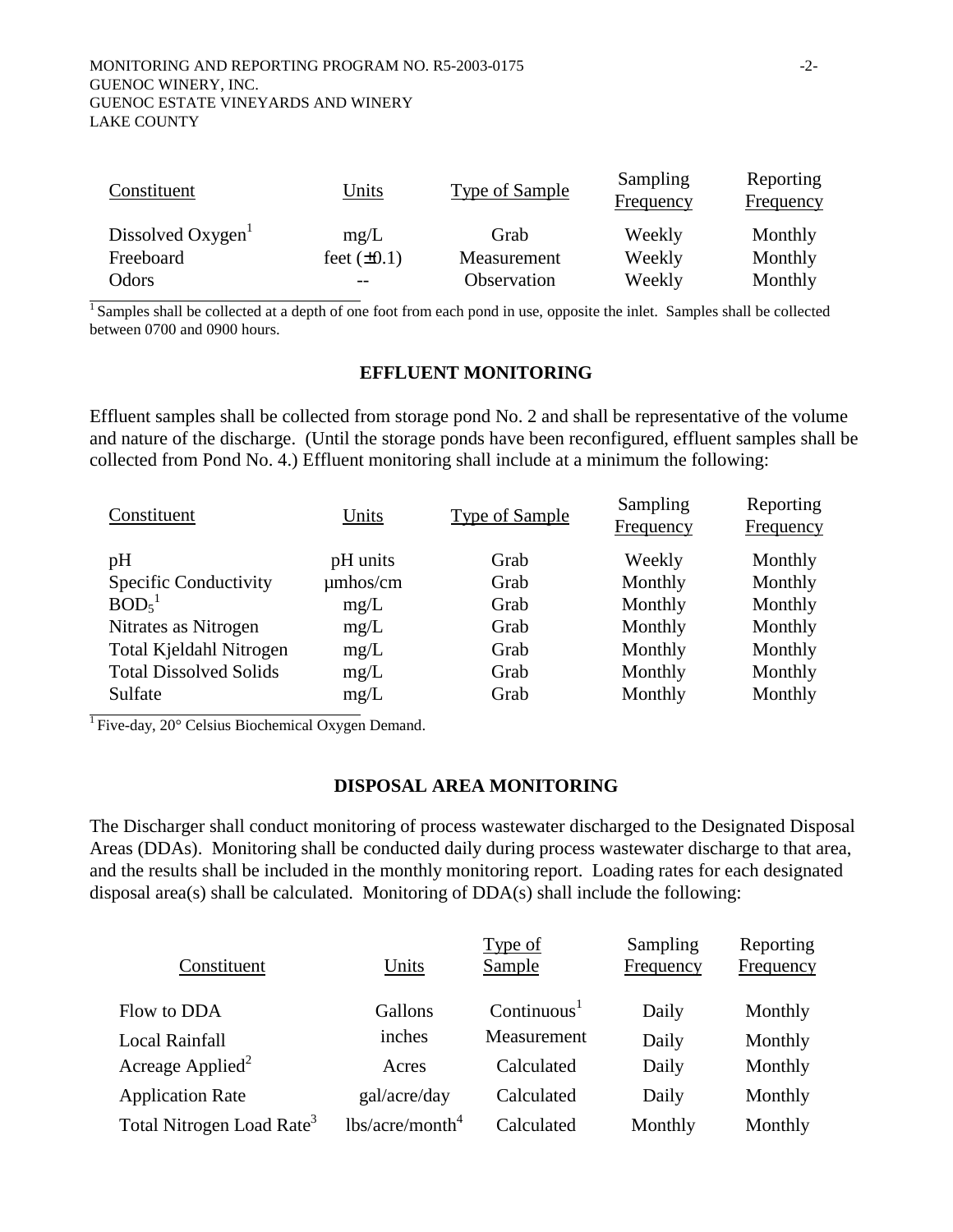| Constituent                                   | Units                       | Type of<br>Sample | Sampling<br>Frequency | Reporting<br>Frequency |
|-----------------------------------------------|-----------------------------|-------------------|-----------------------|------------------------|
| <b>Total Dissolved Solids</b><br>Loading Rate | lbs/acre/month <sup>4</sup> | Calculated        | Monthly               | Monthly                |
| BOD <sub>5</sub> Loading Rate                 | $lbs/acre/day^5$            | Calculated        | Monthly               | Monthly                |

1 Continuous monitoring requires daily meter reading or automated data collection.

 $\mathfrak{Z}$  DDA(s) in use shall be identified by name or number and the acreage provided. If a portion of an area is used, then the acreage shall be estimated.

<sup>3</sup> Total nitrogen applied from all sources, including fertilizers and supplemental irrigation water if used.

Report monthly total and cumulative annual to date.

5 Report 7-day average and maximum daily loading.

The Discharger shall also visually monitor the irrigated DDA(s) daily during any period of process wastewater discharge. Observations shall include presence of solids buildup, standing water, observed runoff, presence of nuisance such as odors, vectors or insects, and other relevant physical conditions. Notes on disposal area conditions shall be recorded, and submitted in the regular monitoring reports.

#### **SOLIDS MONITORING**

The Discharger shall record and report monthly the quantity, disposal location, and method of disposal of solids disposed of during the processing season, as well as during the off-season, if applicable. If solid waste is shipped offsite, then a description of the quantity of each type of waste shipped offsite and the location of the disposal area(s) shall be included with the report.

#### **GROUNDWATER MONITORING**

Prior to construction and/or sampling of any groundwater monitoring wells, the Discharger shall submit plans and specifications to the Board for review and approval. Once installed, all new wells shall be added to the MRP and shall be sampled and analyzed according to the schedule below. All samples shall be collected using approved EPA methods and water table elevations shall be calculated and used to determine groundwater gradient and direction of flow.

Prior to sampling, the groundwater elevations shall be measured and the wells shall be purged at least three well volumes until temperature, pH, and electrical conductivity have stabilized. Depth to groundwater shall be measured to the nearest 0.01 feet. Groundwater monitoring shall include, at a minimum, the following:

|                                    |             |                       | Sampling and               |
|------------------------------------|-------------|-----------------------|----------------------------|
| Constituent                        | Units       | <b>Type of Sample</b> | <b>Reporting Frequency</b> |
| Depth to Groundwater               | $0.01$ feet | Measurement           | Quarterly                  |
| Groundwater Elevation <sup>1</sup> | $0.01$ feet | Calculated            | Quarterly                  |
| Gradient                           | feet/feet   | Calculated            | Quarterly                  |
| <b>Gradient Direction</b>          | degrees     | Calculated            | Quarterly                  |
| pH                                 | std.        | Grab                  | Quarterly                  |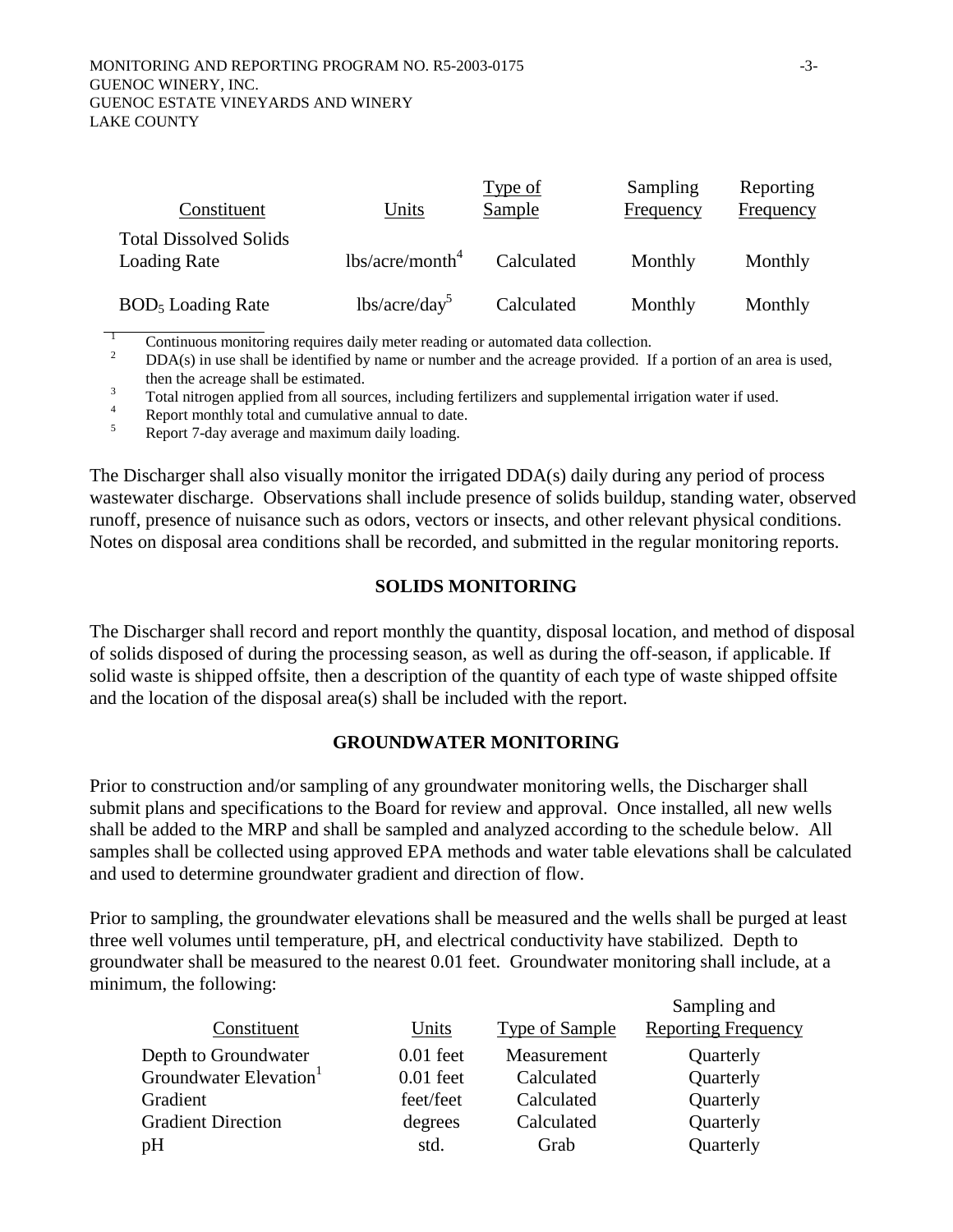|                                |       |                       | Sampling and               |
|--------------------------------|-------|-----------------------|----------------------------|
| Constituent                    | Units | <b>Type of Sample</b> | <b>Reporting Frequency</b> |
| Nitrate as Nitrogen            | mg/L  | Grab                  | Quarterly                  |
| Total Kjeldahl Nitrogen        | mg/L  | Grab                  | Quarterly                  |
| <b>Total Dissolved Solids</b>  | mg/L  | Grab                  | Quarterly                  |
| Sulfate                        | mg/L  | Grab                  | Quarterly                  |
| Standard Minerals <sup>2</sup> | mg/L  | Grab                  | Quarterly                  |

1 Groundwater elevation shall be determined based on depth-to-water measurements from a surveyed measuring point elevation on the well.

<sup>2</sup> Standard Minerals shall include the following: boron, calcium, iron, magnesium, potassium, sodium, chloride, total alkalinity (including alkalinity series), and hardness.

### **REPORTING**

In reporting monitoring data, the Discharger shall arrange the data in tabular form so that the date, sample type (e.g., process wastewater effluent, groundwater well, etc.), and reported analytical result for each sample are readily discernible. The data shall be summarized in such a manner to clearly illustrate compliance with waste discharge requirements and spatial or temporal trends, as applicable. The results of any monitoring done more frequently than required at the locations specified in the Monitoring and Reporting Program shall be reported in the next scheduled monitoring report.

As required by the California Business and Professions Code Sections 6735, 7835, and 7835.1, all Groundwater Monitoring Reports shall be prepared under the direct supervision of a Registered Engineer or Geologist and signed by the registered professional.

### **A. Monthly Monitoring Reports**

Monthly reports shall be submitted to the Regional Board by the **1st day of the second month** following the end of the reporting period (i.e. the August monthly report is due by 1 October). The monthly reports shall include the following:

- 1. Results of influent, pond, effluent, disposal area, and solids disposal monitoring;
- 2. A comparison of monitoring data to the discharge specifications and an explanation of any violation of those requirements. Data shall be presented in tabular format;
- 3. If requested by staff, copies of laboratory analytical report(s);
- 4. A calibration log verifying calibration of all hand held monitoring instruments and devices used to comply with the prescribed monitoring program;
- 5. The total pounds of total dissolved solids (year to date) that have been applied to the DDA(s), as calculated from the sum of the monthly loadings; and
- 6. The total pounds of nitrogen in fertilizer applied to the DDA(s) for the month.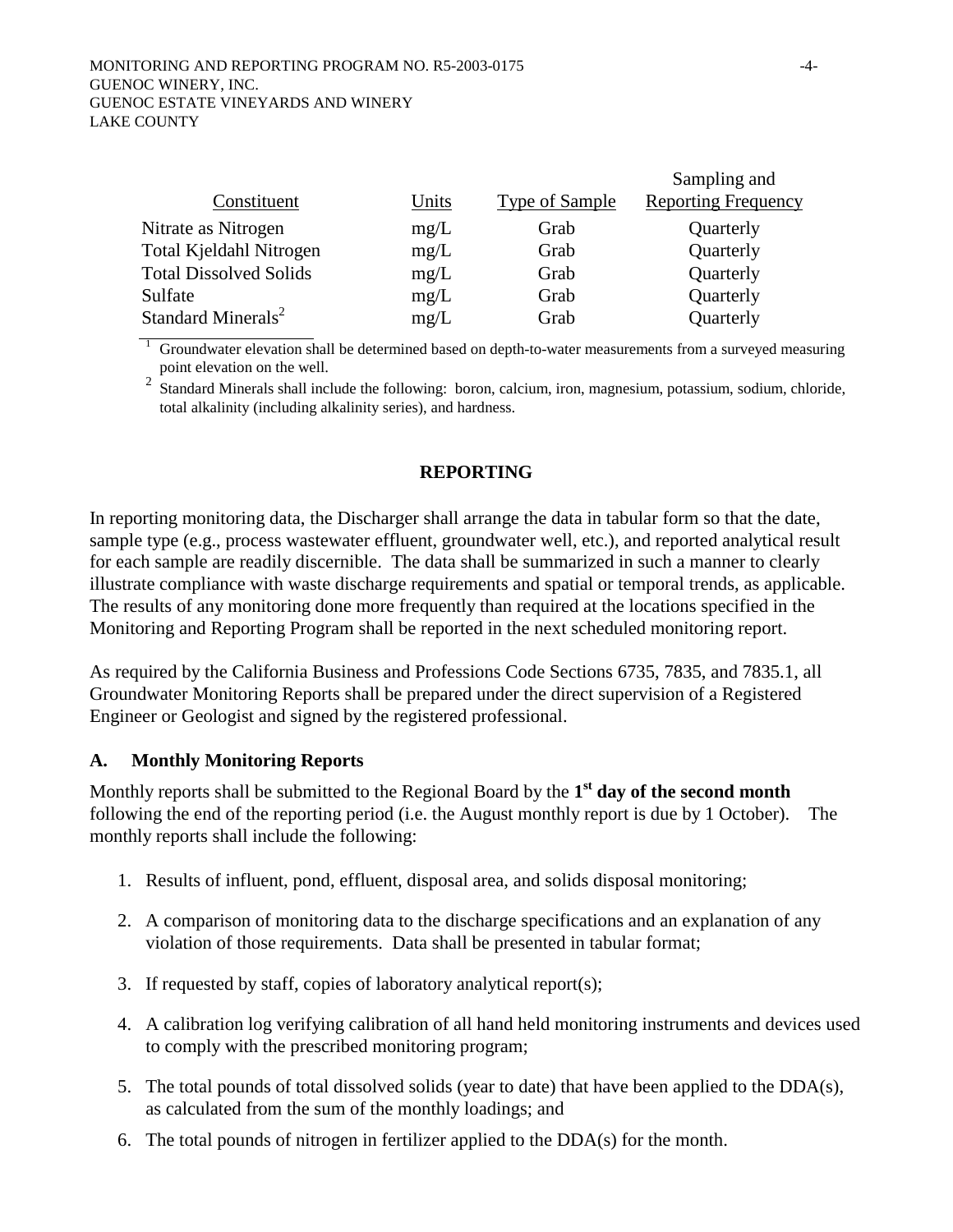# **B. Quarterly Report**

The Discharger shall establish a quarterly sampling schedule for groundwater monitoring such that samples are obtained approximately every three months. Quarterly monitoring reports shall be submitted to the Board by the **1st day of the second month after the quarter** (i.e. the January-March quarter is due by May  $1<sup>st</sup>$ ) each year. The results of regular monthly monitoring reports for March, June, September, and December may be incorporated into their corresponding quarterly monitoring report. The Quarterly Report shall include the following:

- 1. Results of groundwater monitoring;
- 2. A narrative description of all preparatory, monitoring, sampling, and analytical testing activities for the groundwater monitoring. The narrative shall be sufficiently detailed to verify compliance with the WDR, this MRP, and the Standard Provisions and Reporting Requirements. The narrative shall be supported by field logs for each well documenting depth to groundwater; parameters measured before, during, and after purging; method of purging; calculation of casing volume; and total volume of water purged;
- 3. Calculation of groundwater elevations, an assessment of groundwater flow direction and gradient on the date of measurement, comparison of previous flow direction and gradient data, and discussion of seasonal trends if any;
- 4. A narrative discussion of the analytical results for all groundwater locations monitored including spatial and temporal tends, with reference to summary data tables, graphs, and appended analytical reports (as applicable);
- 5. A comparison of monitoring data to the groundwater limitations and an explanation of any violation of those requirements;
- 6. Summary data tables of historical and current water table elevations and analytical results;
- 7. A scaled map showing relevant structures and features of the facility, the locations of monitoring wells and any other sampling stations, and groundwater elevation contours referenced to mean sea level datum; and
- 8. Copies of laboratory analytical report(s) for groundwater monitoring.

## **C. Annual Report**

Beginning with the year 2004, an Annual Report shall be prepared as the December monthly monitoring report. The Annual Report shall include all monitoring data required in the monthly and quarterly schedule. The Annual Report shall be submitted to the Regional Board by **1 February** each year. In addition to the data normally presented, the Annual Report shall include the following:

1. If requested by staff, tabular and graphical summaries of all data collected during the year;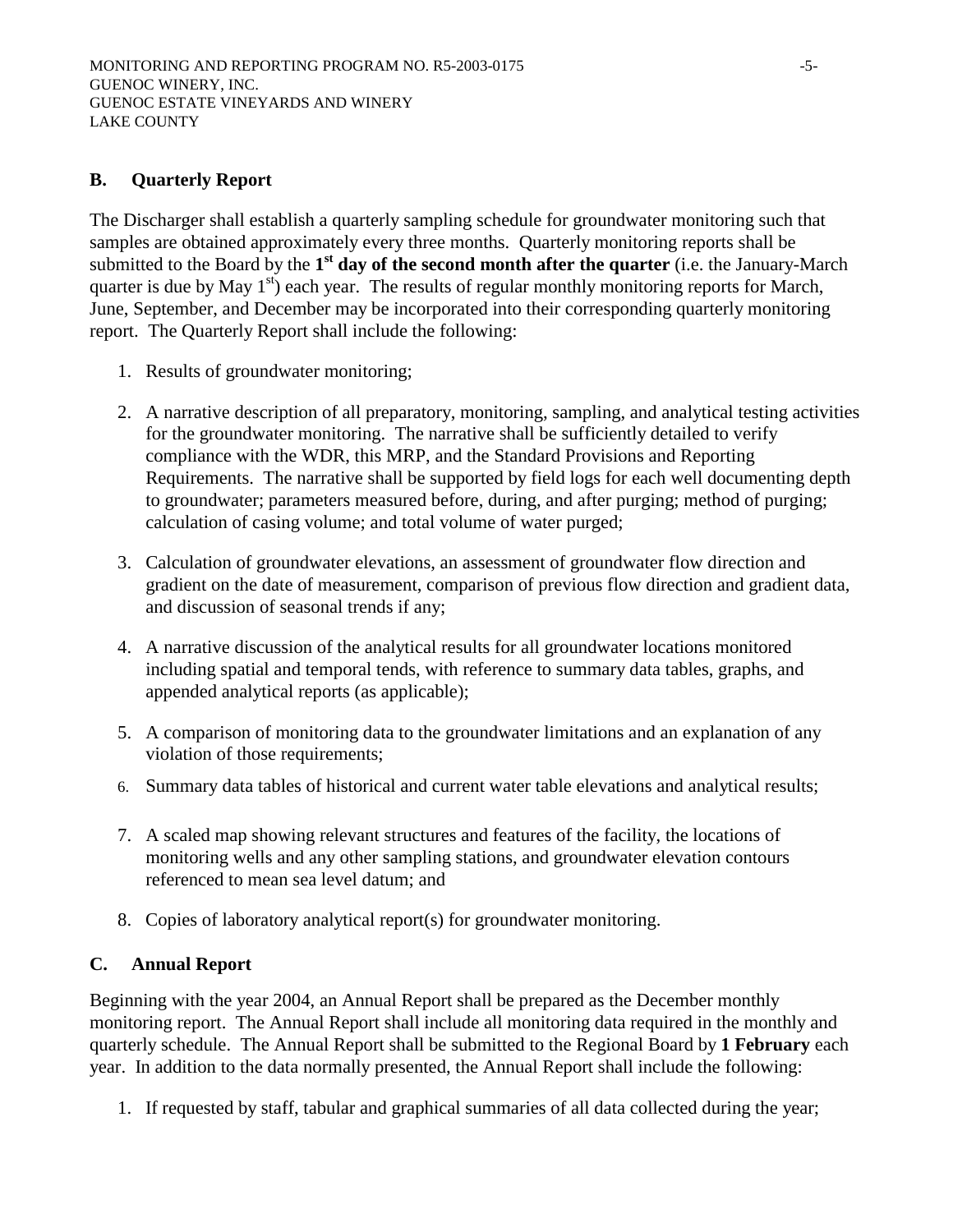- 2. Tabular and graphical summaries of historical monthly total loading rates for water (hydraulic loading in gallons and inches), BOD, total nitrogen, and total dissolved solids.
- 3. A comprehensive evaluation of the effectiveness of the past year's wastewater application operation in terms of odor control and groundwater protection, including consideration of application management practices (i.e.: waste constituent and hydraulic loadings, application cycles, drying times, and cropping practices), soil profile monitoring data and groundwater monitoring data;
- 4. A summary of the quantity of solid waste (lees, stems, pomace, etc) generated and disposed of both on and off the site;
- 5. An evaluation of the groundwater quality beneath the ponds and the DDA(s);
- 6. Estimated monthly flows for the next calendar year;
- 7. A discussion of compliance and corrective actions taken, as well as any planned or proposed actions needed to bring the discharge into full compliance with the waste discharge requirements; and
- 8. A discussion of any data gaps and potential deficiencies/redundancies in the monitoring system or reporting program;

A letter transmitting the self-monitoring reports shall accompany each report. Such a letter shall include a discussion of requirement violations found during the reporting period, and actions taken or planned for correcting noted violations, such as operation or facility modifications. If the discharger has previously submitted a report describing corrective actions and/or a time schedule for implementing the corrective actions, reference to the previous correspondence will be satisfactory. The transmittal letter shall contain a statement by the discharger, or the discharger's authorized agent, under penalty of perjury, that to the best of the signer's knowledge the report is true, accurate and complete.

The Discharger shall implement the above monitoring program as of the date of this Order.

Ordered by:

THOMAS R. PINKOS, Executive Officer

5 December 2003

(Date)